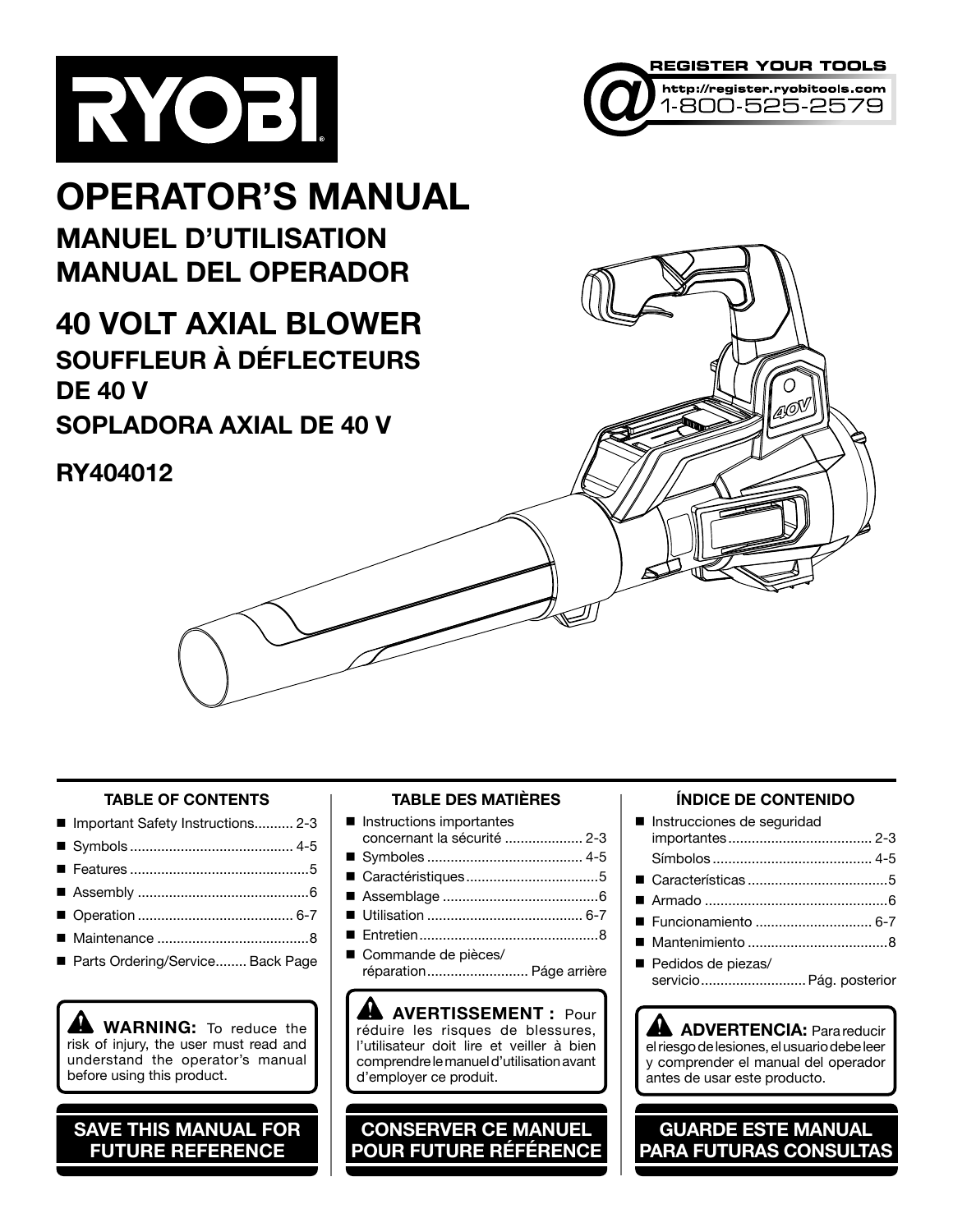## **IMPORTANT SAFETY INSTRUCTIONS**

When using an electrical appliance, basic precautions should always be followed, including the following:

**WARNING!**

**READ AND UNDERSTAND ALL INSTRUCTIONS BEFORE USING THIS BLOWER.** To reduce the risk of electric shock, fire and/or serious personal injury.

- **Know your power blower. Read operator's manual carefully. Learn its applications and limitations, as well as the specific potential hazards related to this blower.** Following this rule will reduce the risk of electric shock, fire, or serious injury.
- **Do not permit children to use blower.** It is not a toy. Close attention is necessary when used near children.
- Use only accessories that are recommended by the **manufacturer for your model described in this manual.** Accessories that may be suitable for one blower may create a risk of injury when used on another blower. Use only as described in this manual.
- Do not handle charger, including charger plug, and **charger terminals with wet hands.**
- Do not put any object into openings. Do not use with **any opening blocked; keep free of dust, lint, hair, and anything that may reduce air flow.**
- Do not charge the unit outdoors.
- **Keep hair, loose clothing, fingers, and all parts of body away from openings and moving parts.**
- **Turn off all controls before removing battery.**
- Use extra care when cleaning on stairs or steps.
- Do not operate blowers in explosive atmospheres, **such as in the presence of flammable liquids, gases, or dust.** Blowers create sparks which may ignite the dust or fumes.
- **Keep your work area clean and well lit.** Cluttered benches and dark areas invite accidents.
- Keep bystanders, children, and visitors at least 50 ft. **away while operating a blower.** Distractions can cause you to lose control.
- **A battery operated blower with integral batteries or a separate battery pack must be recharged only with the specified charger for the battery.** A charger that may be suitable for one type of battery may create a risk of fire when used with another battery.
- **Use battery operated blower only with specifically designated battery pack.** Use of any other batteries may create a risk of fire.
- **Use this product only with batteries and chargers listed in tool/appliance/battery pack/charger correlation supplement 987000-432.**
- Do not operate charger with a damaged cord or plug, **which could cause shorting and electric shock**. If damaged, have the charger replaced by an authorized service center.
- **If appliance is not working as it should, has been dropped, damaged, left outdoors, or dropped into water, return it to a service center.**
- **Stay alert, watch what you are doing and use common sense when operating a power blower. Do not use blower while tired, upset, or under the influence of drugs, alcohol, or medication.** A moment of inattention while operating blowers may result in serious personal injury.
- Secure long hair above shoulder level to prevent en**tanglement in moving parts.**
- Avoid accidental starting. Be sure switch is in the **locked or off position before inserting battery pack.**  Carrying blowers with your finger on the switch or inserting the battery pack into a blower with the switch on invites accidents.
- **Use safety equipment. Always wear eye protection.** Dust mask, non-skid safety shoes, hard hat, or hearing protection must be used for appropriate conditions.
- Do not wear loose clothing or jewelry. Contain long **hair.** Loose clothes, jewelry, or long hair can be drawn into air vents.
- **Do not use on a ladder, rooftop, tree, or other unstable support.** Stable footing on a solid surface enables better control of the blower in unexpected situations.
- Do not use blower if switch does not turn it on or off. A blower that cannot be controlled with the switch is dangerous and must be repaired.
- **Disconnect battery pack from blower or place the switch in the locked or off position before making any adjustments, changing accessories, or storing the blower.** Such preventive safety measures reduce the risk of starting the blower accidentally.
- When battery pack is not in use, keep it away from **other metal objects like: paper clips, coins, keys, nails, screws, or other small metal objects that can make a connection from one terminal to another.** Shorting the battery terminals together may cause sparks, burns, or a fire.
- Check for misalignment or binding of moving parts, **breakage of parts, and any other condition that may affect the blower's operation. If damaged, have the blower serviced before using.** Many accidents are caused by poorly maintained blowers.
- **Keep the blower and its handle dry, clean and free from oil and grease.** Always use a clean cloth when cleaning. Never use brake fluids, gasoline, petroleum-based products, or any strong solvents to clean your blower.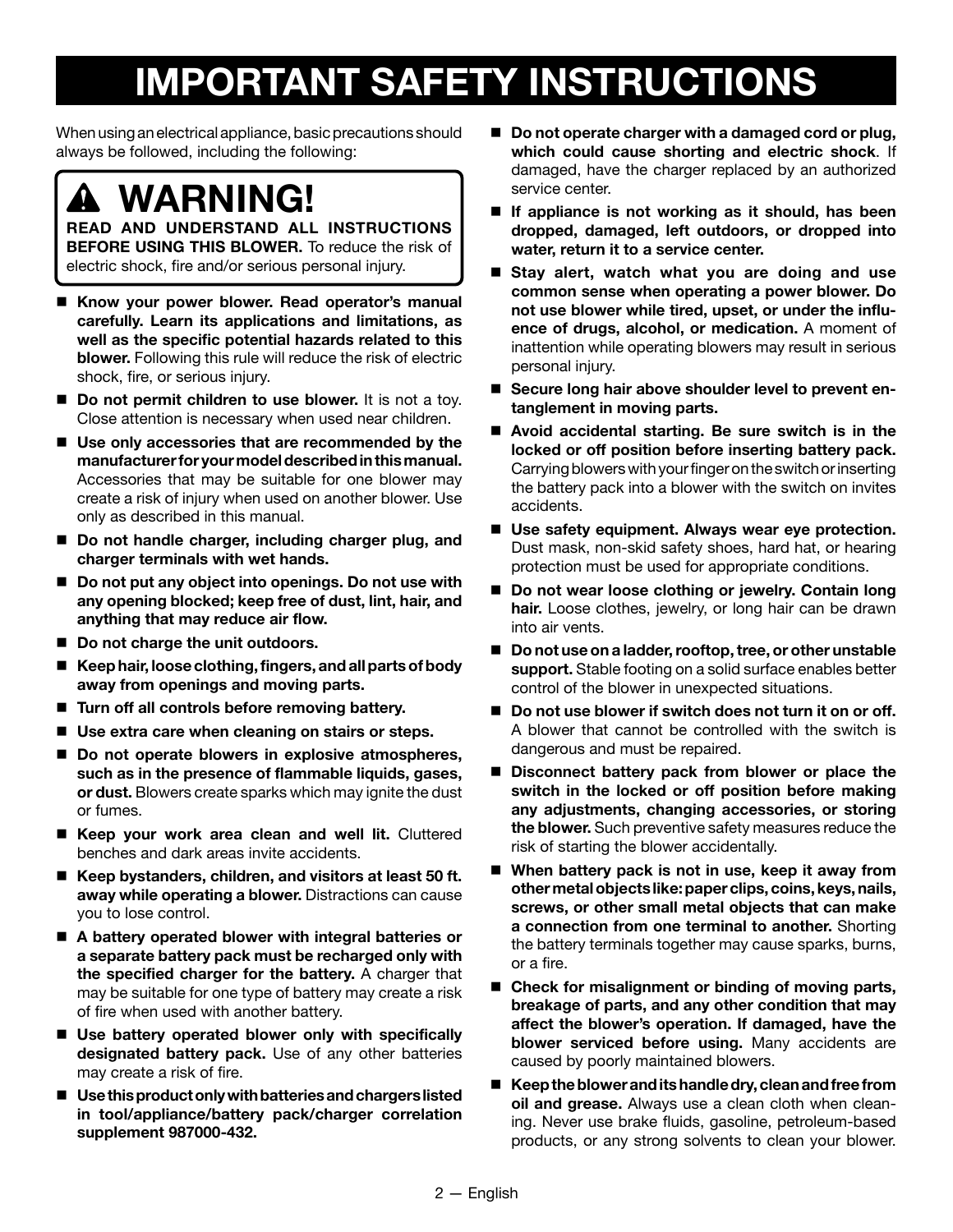## **IMPORTANT SAFETY INSTRUCTIONS**

Following this rule will reduce the risk of loss of control and deterioration of the enclosure plastic.

- **Always wear safety glasses with side shields.** Everyday glasses have only impact resistant lenses. They are NOT safety glasses. Following this rule will reduce the risk of eye injury.
- Always wear eye protection with side shields marked **to comply with ANSI Z87.1 along with hearing protection when operating this equipment.**
- Protect your lungs. Wear a face or dust mask if the **operation is dusty.** Following this rule will reduce the risk of serious personal injury.
- Protect your hearing. Wear hearing protection during **extended periods of operation.** Following this rule will reduce the risk of serious personal injury.
- Battery blowers do not have to be plugged into an **electrical outlet; therefore, they are always in operating condition. Be aware of possible hazards when not using your battery powered blower or when changing accessories.** Following this rule will reduce the risk of electric shock, fire, or serious personal injury.
- Under abusive conditions, liquid may be ejected from **the battery; avoid contact.** If contact accidentally occurs, flush with water. If liquid contacts eyes, additionally seek medical help. Liquid ejected from the battery may cause irritation or burns.
- Do not use a battery pack or appliance that is dam**aged or modified.** Damaged or modified batteries may exhibit unpredictable behavior resulting in fire, explosion or risk of injury.
- Do not expose a battery pack or appliance to fire or **excessive temperature.** Exposure to fire or temperature above 265°F may cause explosion.
- **Do not modify or attempt to repair the appliance or the battery pack except as indicated in the instructions for use and care.**
- **Do not place battery powered blowers or their batteries near fire or heat.** This will reduce the risk of explosion and possibly injury.
- **Don't expose blowers to rain or wet conditions.** Water entering a blower will increase the risk of electric shock.
- **Wear heavy long pants, long sleeves, boots, and gloves**. Avoid loose garments or jewelry that could get caught in moving parts of the machine or its motor.
- Do not operate the equipment while barefoot or when **wearing sandals or similar lightweight footwear**. Wear protective footwear that will protect your feet and improve your footing on slippery surfaces.
- **Keep firm footing and balance. Do not overreach.** Overreaching can result in loss of balance.
- Check the work area before each use. Remove all objects such as rocks, broken glass, nails, wire, or string which can be thrown or become entangled in the machine.
- Do not point the blower nozzle in the direction of **people or pets**.
- Never run the unit without the proper equipment at**tached.** Always ensure the blower tubes are installed.
- When not in use, blower should be stored indoors in **a dry, locked up place—out of the reach of children.**
- Do not hang unit so that the switch trigger is depressed.
- Keep all bystanders, children, and pets at least 50 ft. **away.**
- Do not dispose of a severely damaged or worn out **battery pack or this blower by incinerating.** The battery can explode in fire.
- Stop the motor, wait until all moving parts come to a complete stop, and remove the battery pack before cleaning or performing any maintenance.
- Never use water or any liquids to clean or rinse off **your product and do not expose the product to rain or wet conditions. Store indoors in a dry area.** Corrosive liquids, water, and chemicals can enter the product's electronic components and cause damage, which can result in a short circuit, increased risk of fire, and serious personal injury. Remove any buildup of dirt and debris by wiping the product clean with a dry cloth occasionally.
- **Blower service must be performed only by qualified repair personnel.** Service or maintenance performed by unqualified personnel may result in a risk of injury.
- **When servicing a blower, use only identical replacement parts.** Follow instructions in the Maintenance section of this manual. Use of unauthorized parts or failure to follow Maintenance Instructions may create a risk of shock or injury.
- Never use blower near fires, fireplaces, hot ashes, **barbecue pits, etc.** Use near fires or ashes can spread fires and result in serious injury and/or property damage.
- Never use blower to spread chemicals, fertilizers, or **any other toxic substances.** Spreading these substances could result in serious injury to the operator or bystanders.
- Never place blower on any surface, except a hard, **clean surface when motor is running.** Gravel, sand, and other debris can be picked up by the air inlet and thrown at the operator or bystanders, causing possible serious injuries.
- For household use only.
- Save these instructions. Refer to them frequently and use them to instruct others who may use this tool. If you loan someone this tool, loan them these instructions also.

## **SAVE THESE INSTRUCTIONS**

3 — English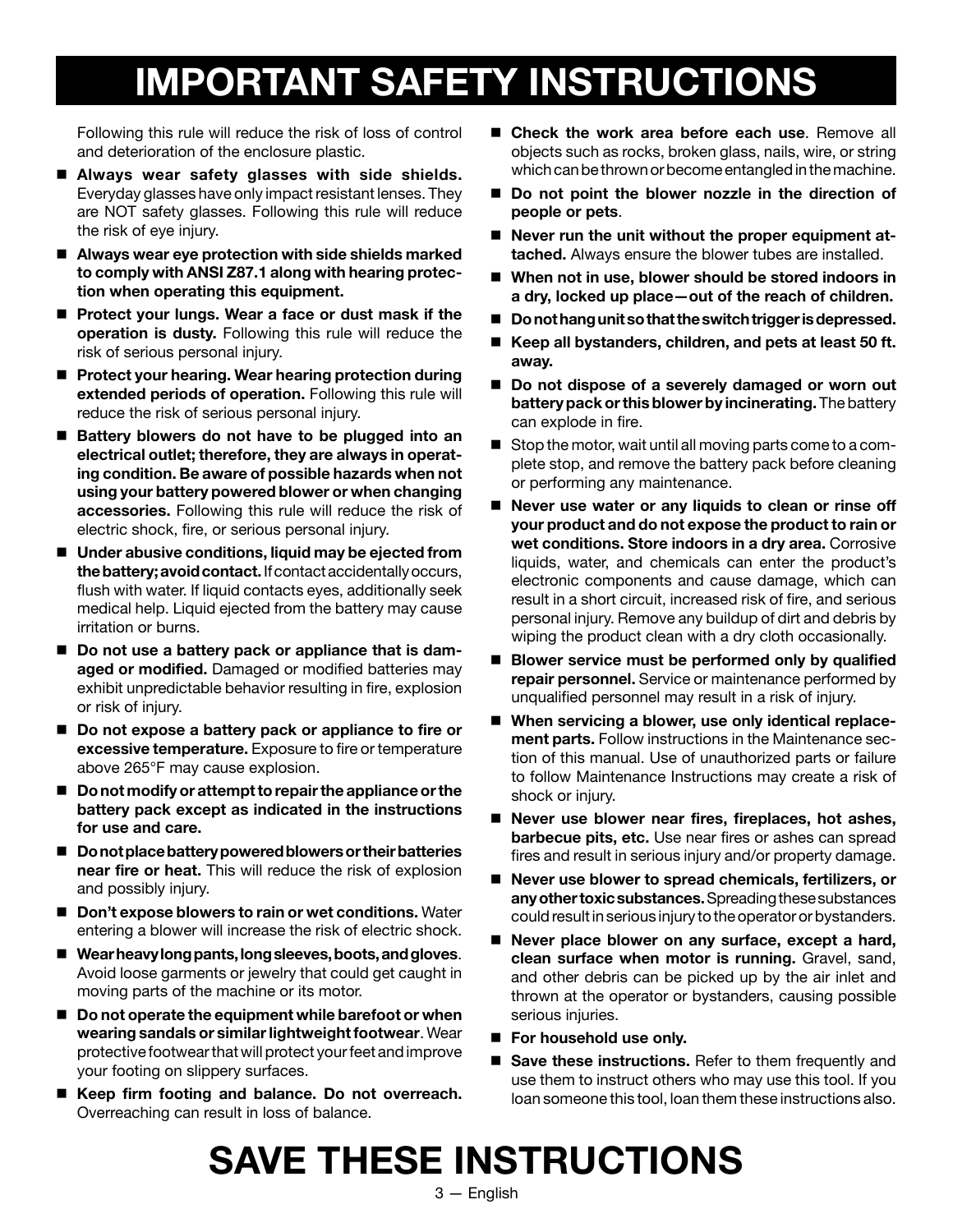## **SYMBOLS**

| The following signal words and meanings are intended to explain the levels of risk associated with this product. |                 |                                                                                                                                                                 |  |
|------------------------------------------------------------------------------------------------------------------|-----------------|-----------------------------------------------------------------------------------------------------------------------------------------------------------------|--|
| <b>SYMBOL</b>                                                                                                    | <b>SIGNAL</b>   | <b>MEANING</b>                                                                                                                                                  |  |
|                                                                                                                  | <b>DANGER:</b>  | Indicates a hazardous situation, which, if not avoided, will result in death or<br>serious injury.                                                              |  |
|                                                                                                                  | <b>WARNING:</b> | Indicates a hazardous situation, which, if not avoided, could result in death or<br>serious injury.                                                             |  |
|                                                                                                                  | <b>CAUTION:</b> | Indicates a hazardous situation, that, if not avoided, may result in minor or<br>moderate injury.                                                               |  |
|                                                                                                                  | <b>NOTICE:</b>  | (Without Safety Alert Symbol) Indicates information considered important, but<br>not related to a potential injury (e.g. messages relating to property damage). |  |

Some of the following symbols may be used on this product. Please study them and learn their meaning. Proper interpretation of these symbols will allow you to operate the product better and safer.

| <b>SYMBOL</b> | <b>NAME</b>                 | <b>DESIGNATION/EXPLANATION</b>                                                                                                                                                                                                                           |
|---------------|-----------------------------|----------------------------------------------------------------------------------------------------------------------------------------------------------------------------------------------------------------------------------------------------------|
|               | Safety Alert                | Indicates a potential personal injury hazard.                                                                                                                                                                                                            |
|               | Read Operator's Manual      | To reduce the risk of injury, user must read and understand opera-<br>tor's manual before using this product.                                                                                                                                            |
|               | Eye and Hearing Protection  | Always wear eye protection with side shields marked to comply<br>with ANSI Z87.1 along with hearing protection when operating<br>this equipment.                                                                                                         |
|               | <b>Impeller Blades</b>      | Rotating impeller blades can cause severe injury.                                                                                                                                                                                                        |
|               | <b>Wet Conditions Alert</b> | Do not expose battery, battery compartment, or electronic com-<br>ponents to rain, water, or liquids. Do not charge battery or expose<br>product to rain or damp locations.                                                                              |
|               | Keep Bystanders Away        | Keep all bystanders at least 50 ft. away.                                                                                                                                                                                                                |
|               | Long Hair                   | Failure to keep long hair away from the air inlet could result in<br>personal injury.                                                                                                                                                                    |
|               | <b>Blower Tube</b>          | Do not operate without tube in place.                                                                                                                                                                                                                    |
|               | Loose Clothing              | Failure to keep loose clothing from being drawn into air intake<br>could result in personal injury.                                                                                                                                                      |
|               | Ricochet                    | Thrown objects can ricochet and result in personal injury or prop-<br>erty damage.                                                                                                                                                                       |
|               | Recycle Symbol              | This product uses lithium-ion (Li-ion) batteries. Local, state, or federal<br>laws may prohibit disposal of batteries in ordinary trash. Consult your<br>local waste authority for information regarding available recycling<br>and/or disposal options. |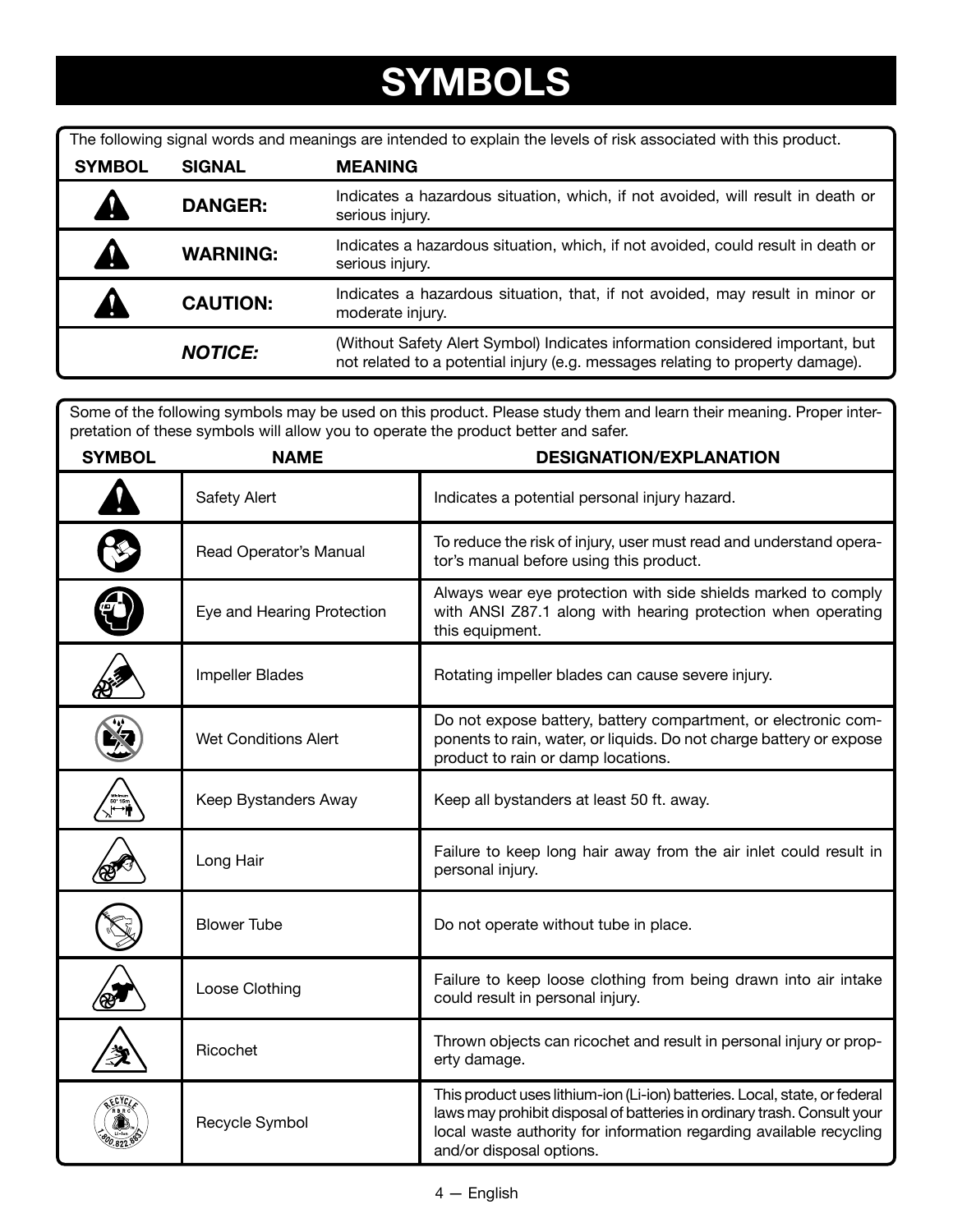## **SYMBOLS**

Some of the following symbols may be used on this product. Please study them and learn their meaning. Proper interpretation of these symbols will allow you to operate the product better and safer.

| <b>SYMBOL</b> | <b>NAME</b>    | <b>DESIGNATION/EXPLANATION</b>                               |
|---------------|----------------|--------------------------------------------------------------|
| $\vee$        | Volts          | Voltage                                                      |
| min           | <b>Minutes</b> | Time                                                         |
| $=$           | Direct Current | Type or a characteristic of current                          |
| $n_{\rm o}$   | No Load Speed  | Rotational speed, at no load                                 |
| $\ldots$ /min | Per Minute     | Revolutions, strokes, surface speed, orbits etc., per minute |

### **FEATURES**

### **PRODUCT SPECIFICATIONS**

| Motor        | .40 Volts |
|--------------|-----------|
| Air Velocity |           |
|              |           |
|              | 45C       |

### **KNOW YOUR BLOWER**

See Figure 1.

The safe use of this product requires an understanding of the information on the tool and in this operator's manual as well as a knowledge of the project you are attempting. Before use of this product, familiarize yourself with all operating features and safety rules.

#### **ADJUSTABLE HANDLE WITH OVERMOLD**

Adjustable ergonomic handle with overmold improves comfort and grip. Adjust handle by loosening handle knob to position handle in desired location.

#### **BLOWER TUBE**

The blower tube can be installed on the blower without using any tools.

#### **VARIABLE SPEED SWITCH TRIGGER**

The variable speed switch trigger delivers higher speed with increased trigger pressure and lower speed with decreased trigger pressure.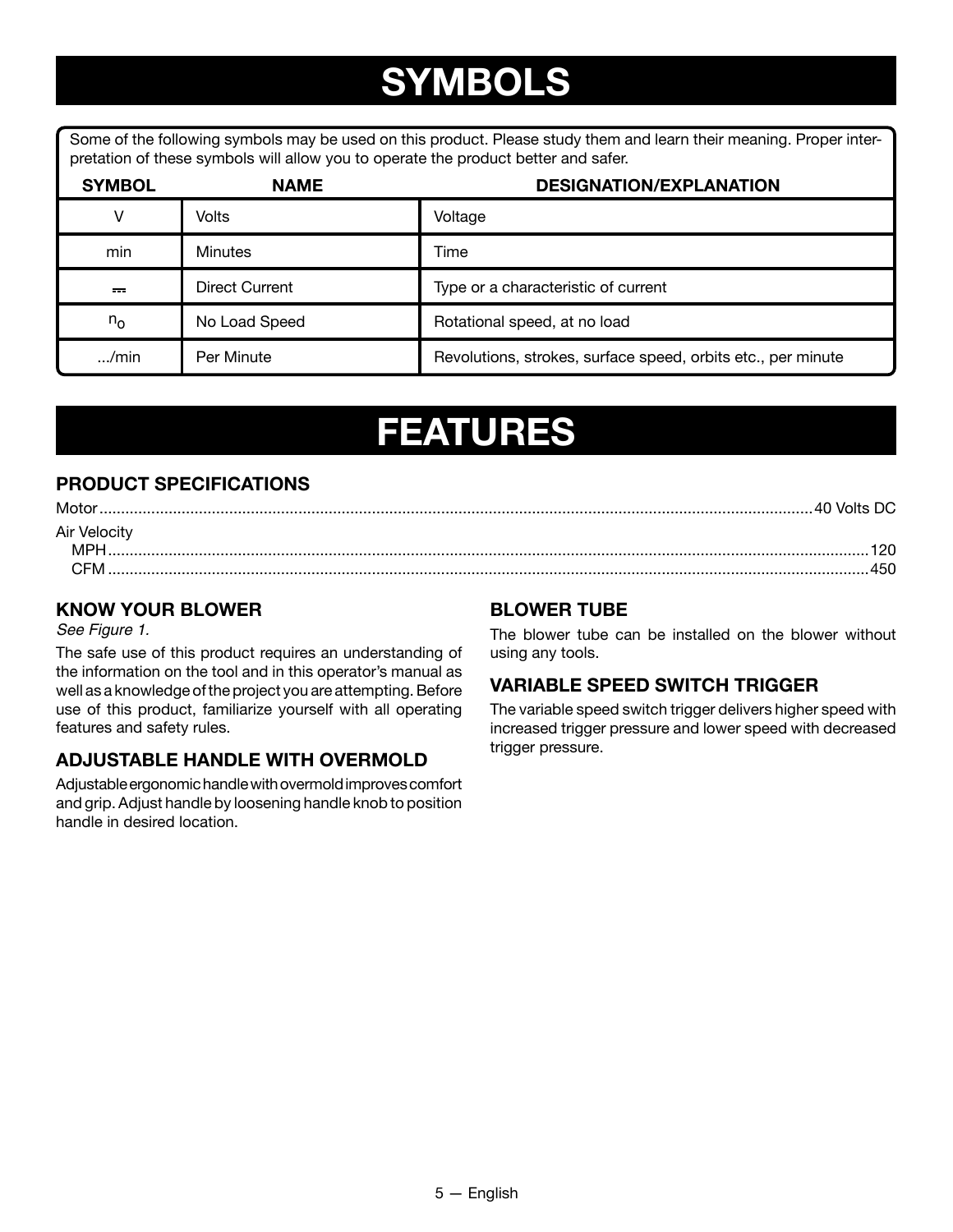## **ASSEMBLY**

### **UNPACKING**

This product requires assembly.

■ Carefully remove the product and any accessories from the box. Make sure that all items listed in the **Packing List** are included.

### **WARNING:** A

Do not use this product if any parts on the **Packing List** are already assembled to your product when you unpack it. Parts on this list are not assembled to the product by the manufacturer and require customer installation. Use of a product that may have been improperly assembled could result in serious personal injury.

- $\blacksquare$  Inspect the product carefully to make sure no breakage or damage occurred during shipping.
- $\blacksquare$  Do not discard the packing material until you have carefully inspected and satisfactorily operated the product.
- If any parts are damaged or missing, please call 1-800-525-2579 for assistance.

### **PACKING LIST**

Blower Blower Tube Operator's Manual

## **WARNING:**

If any parts are damaged or missing do not operate this product until the parts are replaced. Use of this product with damaged or missing parts could result in serious personal injury.

# **WARNING:**

Do not attempt to modify this product or create accessories not recommended for use with this blower. Any such alteration or modification is misuse and could result in a hazardous condition leading to possible serious personal injury.

# **WARNING:**

To prevent accidental starting that could cause serious personal injury, always remove the battery pack from the tool when assembling parts.

### **INSTALLING THE BLOWER TUBE**

See Figure 2.

- With the logo area facing up, slide the blower tube over the outlet on the blower housing.
- $\blacksquare$  Press down on the tab on the blower housing outlet.
- Push tube on the blower housing outlet until tab locks into place through the slot in the blower tube.

## *NOTICE:*

When correctly assembled, the tube is difficult to separate. If it can easily be removed, the tube is not locked. Check that the tab and slot are aligned and push firmly until the tube locks securely into place. If the tube is not in the locked position, it can separate during blower operation.

 $\blacksquare$  To remove the blower tube, push tab down and slide tube off.

# **OPERATION**

# **WARNING:**

Do not allow familiarity with products to make you careless. Remember that a careless fraction of a second is sufficient to inflict serious injury.

# **WARNING:**

Always wear eye protection with side shields marked to comply with ANSI Z87.1, along with hearing protection. Failure to do so could result in objects being thrown into your eyes resulting in possible serious injury.

# **WARNING:**

Do not use any attachments or accessories not recommended by the manufacturer of this product. The use of attachments or accessories not recommended can result in serious personal injury.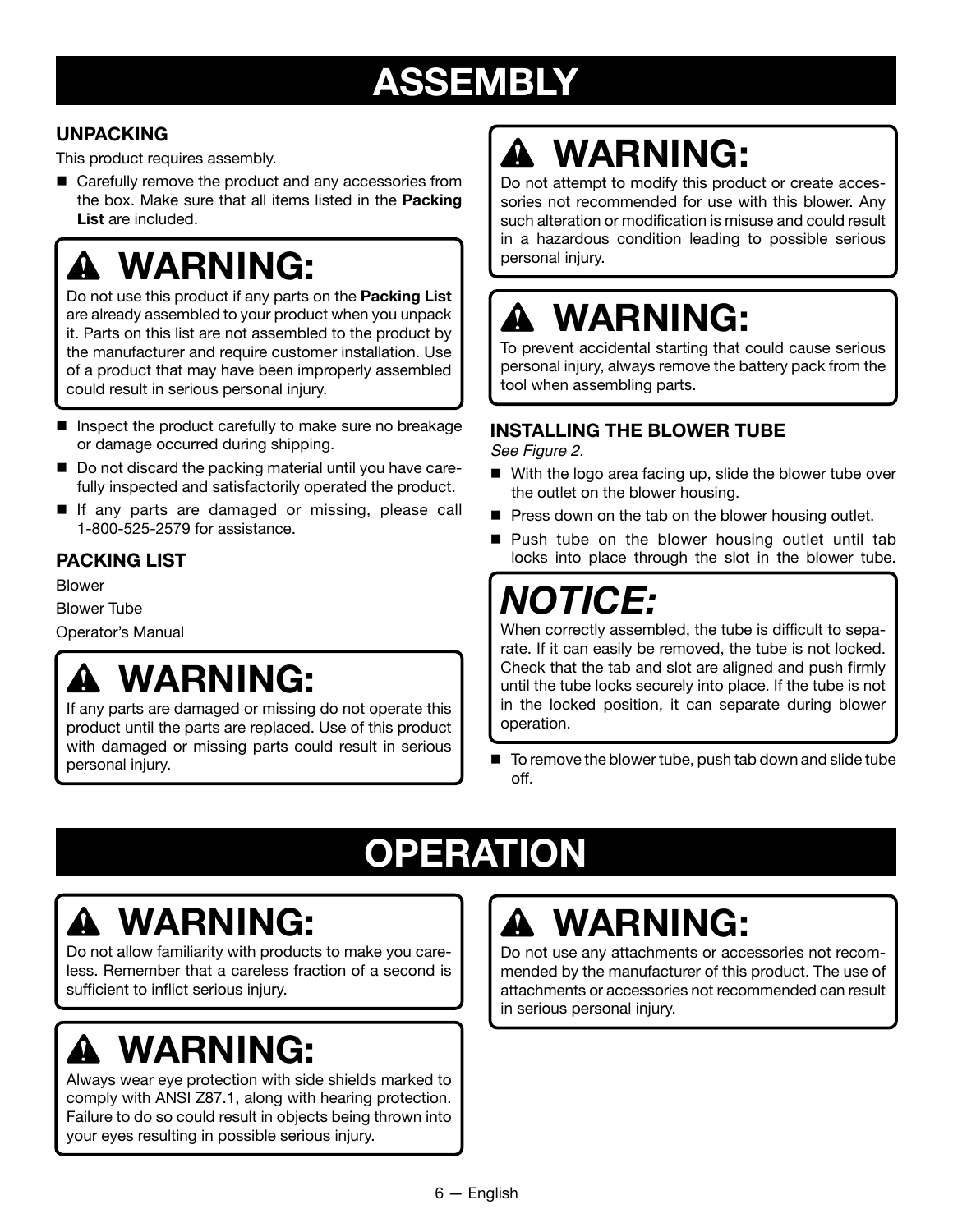## **OPERATION**

## **WARNING:**

Verify that all guards and tubes are in place prior to use. If the blower is dropped, stop blower and verify that no damage has occurred. If any guard, part, or tube is damaged or missing, do not use blower until it has been repaired or replaced by a qualified service center. Use of blower with damaged or missing guards, parts, or tubes can result in serious personal injury or further damage to the blower.

## *NOTICE:*

Before each use, inspect the entire product for damaged, missing, or loose parts such as screws, nuts, bolts, caps, etc. Tighten securely all fasteners and caps and do not operate this product until all missing or damaged parts are replaced. Please contact customer service or an authorized service center for assistance.

### **APPLICATIONS**

You may use this product for the purposes listed below:

- Clearing leaves and other debris from your lawn
- Keeping decks and driveways free from grass clippings, leaves, pine needles, and other debris

### **INSTALLING/REMOVING BATTERY PACK**

See Figure 3.

### **WARNING:**  $\mathbf{A}$

Always remove battery pack from your tool when you are assembling parts, making adjustments, cleaning, or when not in use. Removing battery pack will prevent accidental starting that could cause serious personal injury.

#### **To install:**

 $\blacksquare$  Place the battery pack in the blower. Align the raised rib on the battery pack with groove in the blower's battery port.

## **WARNING:**

Make sure the latch on the bottom of the battery pack snaps in place and the battery pack is fully seated and secure in the blower battery port before beginning operation. Failure to securely seat the battery pack could cause the battery pack to fall out, resulting in serious personal injury.

#### **To remove:**

Locate the latch on the bottom of the battery pack and depress to release the battery pack from the blower.

# **WARNING:**

Battery tools are always in operating condition. Therefore, switch should always be in the OFF position when not in use or carrying at your side. Remove battery pack when transporting or carrying blower to avoid accidental starting, which could result in serious injury.

For complete charging instructions, see the operator's manuals for your battery pack and charger.

### **STARTING/STOPPING THE BLOWER**

See Figure 4.

- $\blacksquare$  To start the blower, depress the switch trigger.
- To stop the blower, release the switch trigger.

#### **OPERATING THE BLOWER**

See Figure 5.

- To keep from scattering debris, blow around the outer edges of a debris pile. Never blow directly into the center of a pile.
- $\blacksquare$  To reduce sound levels, limit the number of pieces of equipment used at any one time.
- Use rakes and brooms to loosen debris before blowing. In dusty conditions, slightly dampen surfaces when water is available.
- Conserve water by using power blowers instead of hoses for many lawn and garden applications, including areas such as gutters, screens, patios, grills, porches, and gardens.
- Watch out for children, pets, open windows, or freshly washed cars, and blow debris safely away.
- After using blowers or other equipment, CLEAN UP! Dispose of debris properly.

## **WARNING:**

Battery tools are always in operating condition. Therefore, switch should always be in the OFF position when not in use or carrying at your side.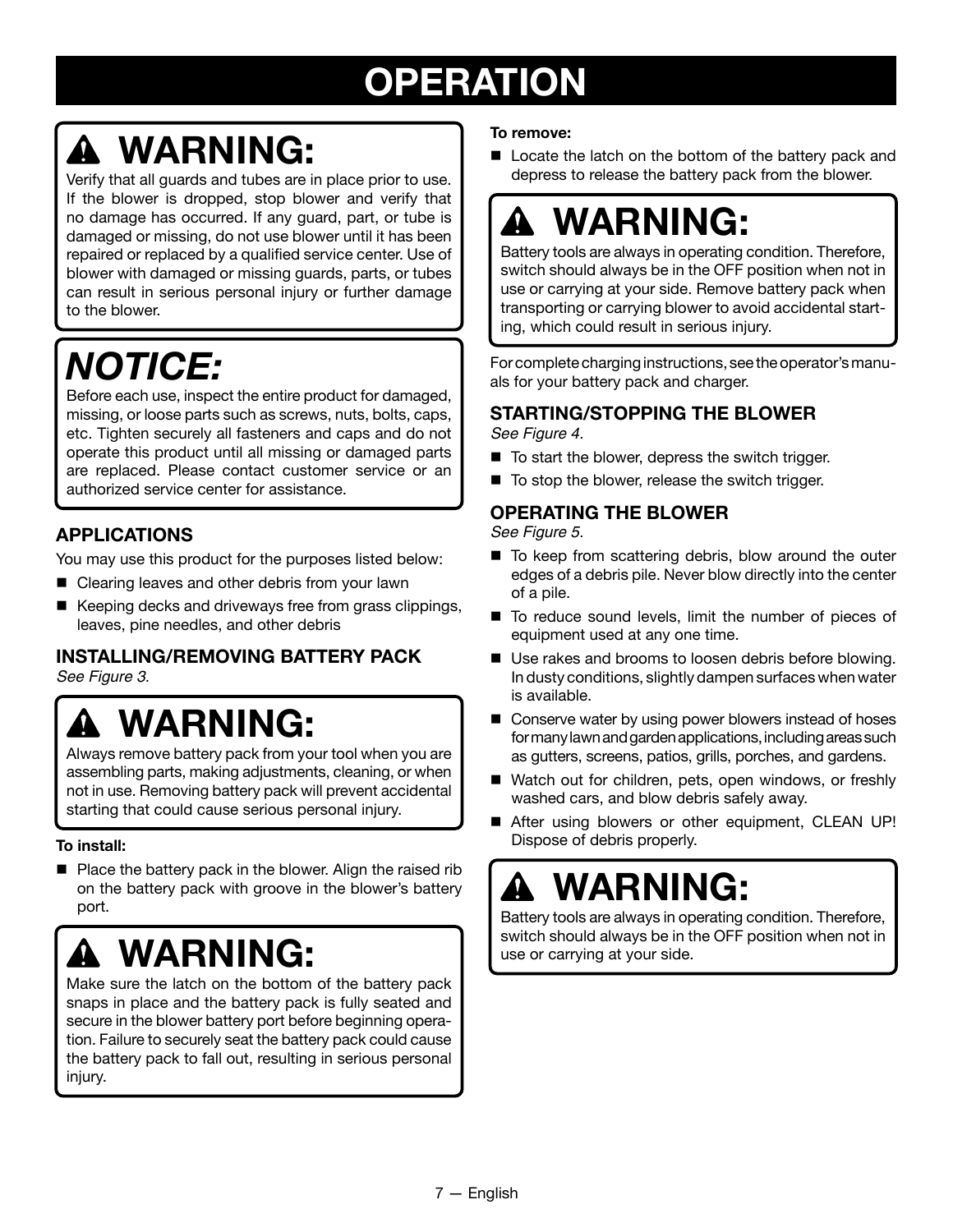## **MAINTENANCE**

# **WARNING:**

To avoid serious personal injury, always remove the battery pack from the product when cleaning or performing any maintenance.

# **WARNING:**

Always wear eye protection with side shields marked to comply with ANSI Z87.1, along with hearing protection. Failure to do so could result in objects being thrown into your eyes resulting in possible serious injury.

## **WARNING:**

When servicing, use only identical replacement parts. Use of any other parts can create a hazard or cause product damage.

# **WARNING:**

Never use water or any liquids to clean or rinse off your product and do not expose the product to rain or wet conditions. Store indoors in a dry area. Corrosive liquids, water, and chemicals can enter the product's electronic components and/or battery compartment and damage electronic components and/or the battery pack, which can result in a short circuit, increased risk of fire, and serious personal injury. Remove any buildup of dirt and debris by wiping the product clean with a dry cloth occasionally.

# *NOTICE :*

Periodically inspect the entire product for damaged, missing, or loose parts such as screws, nuts, bolts, caps, etc. Tighten securely all fasteners and caps and do not operate this product until all missing or damaged parts are replaced. Please contact customer service or an authorized service center for assistance.

### **GENERAL MAINTENANCE**

Avoid using solvents when cleaning plastic parts. Most plastics are susceptible to damage from various types of commercial solvents and may be damaged by their use. Use clean cloths to remove dirt, dust, oil, grease, etc.

# **WARNING:**

Do not at any time let brake fluids, gasoline, petroleumbased products, penetrating oils, etc., come in contact with plastic parts. Chemicals can damage, weaken or destroy plastic which can result in serious personal injury.

### **STORAGE**

- $\blacksquare$  Clean all foreign material from the blower.
- Store indoors in a secure place that is inaccessible to children. Keep away from corrosive agents such as garden chemicals and de-icing salts.
- Do not hang unit so that the switch trigger is depressed.

**This product has a Five-year Limited Warranty for personal, family, or household use (90 days for business or commercial use). For warranty details, visit www.ryobitools.com or call (toll free) 1-800-525-2579.**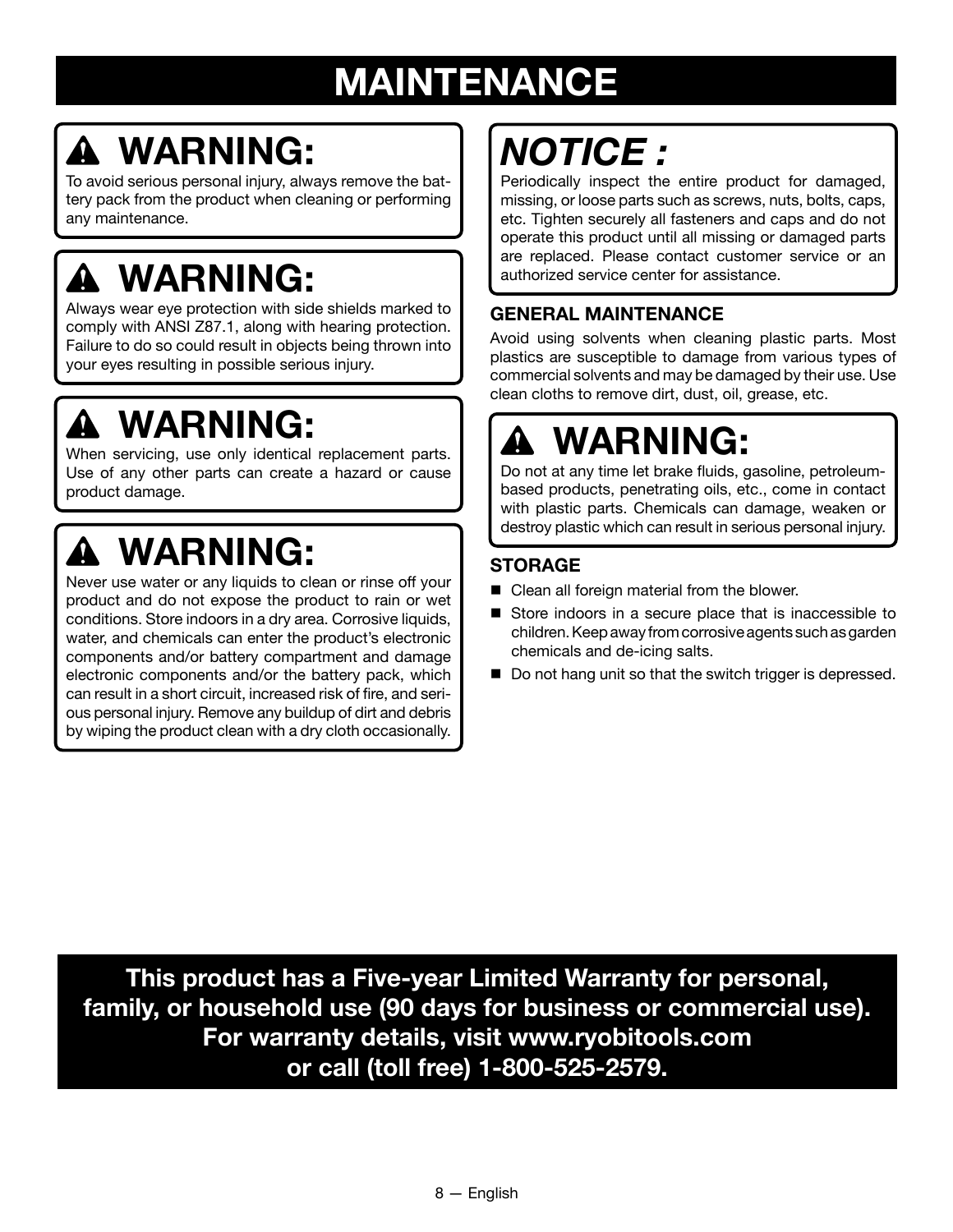# **RÈGLES DE SÉCURITÉ IMPORTANTES**

En utilisant un appareil électrique, précautions fondamentales toujours devraient être suivies, y compris le suivre :

**AVERTISSEMENT ! LIRE ET COMPRENDRE TOUTES LES INSTRUCTIONS AVANT D'UTILISER CETTE SOUFFLERIE.** Pour réduire le risque de décharge électrique, et/ou de feu blessure personnelle sérieuse.

- **Apprendre à connaître l'outil. Lire attentivement le manuel d'utilisation. Apprendre les applications et les limites de l'outil, ainsi que les risques spécifiques relatifs à son utilisation.** Le respect de cette consigne réduira les risques d'incendie, de choc électrique et de blessures graves.
- **Interdire l'utilisation du souffleur aux enfants.** Ce n'est pas un jouet. Une surveillance étroite est impérative lorsqu'il est utilisé à proximité d'enfants.
- **Utiliser exclusivement les accessoires recommandés par le fabricant pour le modèle d'outil concerné décrit dans ce manuel.** Des accessoires appropriés pour un outil peuvent être dangereux s'ils sont utilisés avec un autre. Utiliser exclusivement selon les instructions de ce manuel.
- **Ne pas manipuler le chargeur, la fiche du chargeur et les bornes du chargeur avec des mains humides.**
- **Ne pas insérer d'objet dans les ouvertures. Ne pas utiliser si une ouverture est bloquée ; veiller à ce que les ouvertures ne soient jamais obstruées par de la poussière, de la peluche, des cheveux ou quoi que ce soit risquant de réduire le flux d'air.**
- **Ne pas charger l'appareil à l'extérieur.**
- **Garder les cheveux, les vêtements amples, les doigts et toute autre partie du corps à l'écart des ouvertures et pièces en mouvement.**
- **Désactiver toutes les commandes avant de retirer la pile.**
- **Faire preuve d'une grande prudence lors du nettoyage des escaliers et des marches.**
- **Ne pas utiliser d'outils dans des atmosphères explosives, en présence de liquides, de gaz ou de poussières inflammables par exemple.** Les outils motorisés produisent des étincelles qui risquent d'enflammer les poussières ou les vapeurs.
- **Garder le lieu de travail propre et bien éclairé**. Les établis encombrés et les endroits sombres sont propices aux accidents.
- **Éloigner les badauds, enfants et visiteurs à une distance d'au moins 15 m (50 pi) pendant l'utilisation d'un outil motorisé.** Les distractions peuvent causer une perte de contrôle.
- **Les piles d'outils motorisés, qu'elles soient intégrées ou amovibles, ne doivent être rechargées qu'avec le chargeur spécifié.** Un chargeur approprié pour un type de pile peut créer un risque d'incendie s'il est utilisé avec un autre type de pile.
- **Utiliser exclusivement le bloc de pile spécifiquement indiqué pour l'outil.** L'utilisation de toute autre pile peut créer un risque d'incendie.
- **Utiliser ce produit seulement avec la piles et le chargeurs indiqués dans le supplément de raccordement pour chargeur/outils/piles/appareil n˚ 987000-432.**
- **Ne pas utiliser une chargeur dont la prise ou le cordon sont endommagés au risque de causer un court-circuit et**

**un choc électrique.** Le cas échéant, faire remplacer la prise ou le cordon immédiatement par un centre de réparations agréé.

- **Si l'appareil ne fonctionne pas correctement, s'il a été échappé, s'il est endommagé, s'il a été laissé à l'extérieur ou s'il est tombé dans l'eau, retourner le produit au centre de réparations.**
- **Rester attentif, prêter attention au travail et faire preuve de bon sens lors de l'utilisation de tout outil motorisé. Ne pas utiliser cet outil en état de fatigue, vexé ou sous l'influence d'alcool, de drogues ou de médicaments.** Un moment d'inattention pendant l'utilisation d'un outil motorisé peut causer des blessures graves.
- **Attacher les cheveux longs pour les maintenir au-dessus des épaules, afin qu'ils ne se prennent pas dans les pièces en mouvement.**
- **Éviter les démarrages accidentels. S'assurer que la commande est verrouillée en position d'arrêt avant d'insérer le bloc-piles.** Le transport d'outils avec le doigt sur la commande ou l'insertion du bloc de pile avec la commande en position de marche présente un risque d'accident.
- **Utiliser un équipement de sécurité. Toujours porter des lunettes de protection.** Suivant les conditions, le port d'un masque filtrant, de chaussures de sécurité, d'un casque ou d'une protection auditive est recommandé.
- **Ne porter ni vêtements amples, ni bijoux. Attacher ou couvrir les cheveux longs.** Les vêtements amples, les bijoux et les cheveux longs peuvent se prendre dans les ouïes d'aération.
- **Ne pas utiliser sur une échelle, le dessus de toit, l'arbre ou un support instable.** Une position stable sur une surface ferme permet de mieux contrôler l'outil en cas de situation imprévue.
- **Ne pas utiliser l'outil si la commande ne permet pas de le mettre en marche ou de l'arrêter.** Un outil qui ne peut pas être contrôlé par sa commande est dangereux et doit être réparé.
- **Déconnecter le bloc-piles et mettre la commande sur arrêt ou sur verrouillage avant d'effectuer des réglages, de changer d'accessoire ou de remiser l'outil.** Ces mesures de sécurité réduisent les risques de démarrage accidentel de l'outil.
- **Lorsque le bloc-piles n'est pas utilisé, le tenir à l'écart d'objets métalliques tels que : les attaches trombones, les pièces de monnaie, les clous, les vis et les autres petits objets métalliques risquant d'établir le contact entre les deux bornes.** La mise en court-circuit des bornes de piles peut causer des étincelles, des brûlures ou un incendie.
- **Vérifier qu'aucune pièce mobile n'est mal alignée ou bloquée, qu'aucune pièce n'est brisée et s'assurer qu'aucun autre problème ne risque d'affecter le bon fonctionnement de l'outil.** En cas de dommages, faire réparer l'outil avant de l'utiliser de nouveau. Beaucoup d'accidents sont causés par des outils mal entretenus.
- **Garder l'outil et sa poignée secs, propres et exempts d'huile ou de graisse.** Toujours utiliser un chiffon propre pour le nettoyage. Ne jamais nettoyer l'outil avec du liquide de frein, de l'essence, des produits à base de pétrole ou des solvants puissants. Le respect de cette règle réduira les risques de perte du contrôle et de dommage du boîtier en plastique.
- **Toujours porter des lunettes de sécurité avec écrans latéraux.** Les lunettes de vue ordinaires sont munies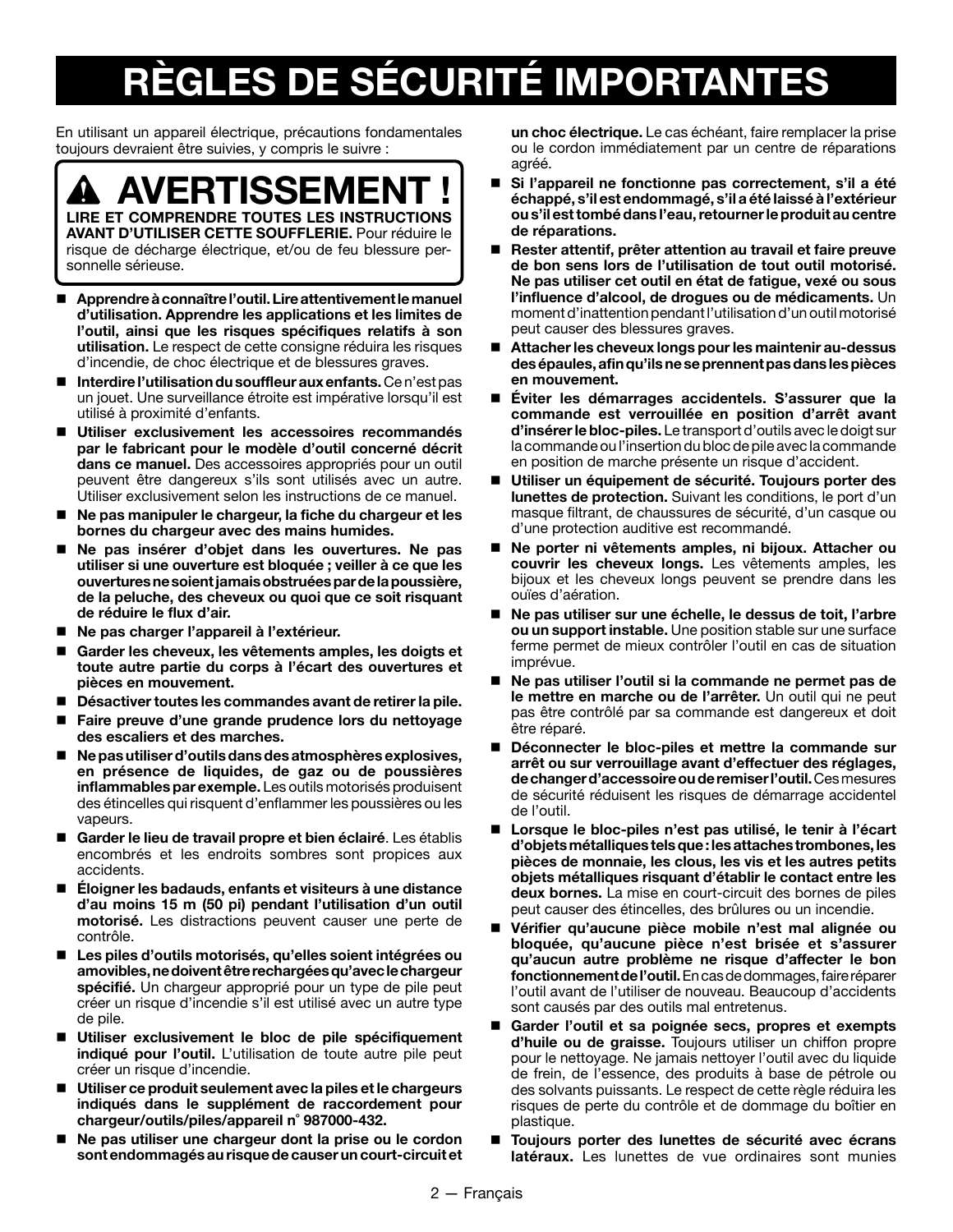# **RÈGLES DE SÉCURITÉ IMPORTANTES**

seulement de verres résistants aux impacts. Ce ne sont PAS des lunettes de sécurité. Le respect de cette règle réduira les risques de choc électrique.

- **Porter une protection oculaire avec écrans latéraux certifiée conforme à la norme ANSI Z87.1 lors de l'utilisation de ce produit.**
- **Protection respiratoire. Porter un masque facial ou un masque anti-poussière si le travail produit de la poussière.**  Le respect de cette consigne réduira les risques de blessures graves.
- Protection auditive. Porter une protection auditive lors **de l'utilisation prolongée.** Le respect de cette règle réduira les risques de blessures graves.
- **Les outils fonctionnant sur piles n'ayant pas besoin d'être branchés sur une prise secteur, ils sont toujours en état de fonctionnement. Tenir compte des dangers possibles lorsque l'outil n'est pas en usage et lors du remplacement des piles.** Le respect de cette consigne réduira les risques d'incendie, de choc électrique et de blessures graves.
- **En cas d'usage abusif, du liquide peut s'échapper des batteries. Éviter tout contact avec ce liquide.** En cas de contact accidentel, rincer immédiatement les parties atteintes avec de l'eau. Si le liquide pénètre dans vos yeux, il faut aussi consulter un médecin. Le liquide s'échappant des batteries peut causer des irritations ou des brûlures.
- **Ne pas utiliser un bloc-piles ou un appareil endommagé ou modifié.** Le bris ou la modification du bloc-piles peut causer un comportement imprévisible et causer un incendie, une explosion ou des blessures.
- **Ne pas exposer le bloc-piles ou l'outil à un feu ou à des températures excessives.** Une exposition à un incendie ou à une température supérieure à 130 °C (265 °F) peut provoquer une explosion.
- **Ne modifiez pas ou n'essayez jamais de réparer l'appareil ou le bloc de batterie, sauf comme indiqué dans les instructions d'utilisation et d'entretien.**
- Ne pas placer les outils motorisés sans fil ou leurs piles **à proximité de flammes ou d'une source de chaleur.** Ceci réduira les risques d'explosion et de blessures.
- **Ne pas exposer les outils motorisés à la pluie ou l'humidité.**  La pénétration d'eau dans ces outils accroît le risque de choc électrique.
- **Porter des pantalons longs, des bottes et des gants**. Éviter de porter des vêtements lâches ou des bijoux qui pourraient être pris dans les pièces en mouvement de la machine ou le moteur.
- **Ne pas faire fonctionner l'équipement pied nus ou en portant des sandales ou des chaussures légères similaires.**  Porter des chaussures de protection qui protègent les pieds et améliorent l'équilibre sur des surfaces glissantes.
- Se tenir bien campé et en équilibre. Ne pas travailler hors **de portée de l'outil.** Cette façon de travailler pourrait vous faire perdre l'équilibre. Faire preuve de prudence pour éviter de glisser ou tomber.
- **Examiner la zone de travail avant chaque utilisation.** La débarrasser de tous les objets tels que cailloux, verre brisé, clous, fils métalliques, cordes, etc. risquant d'être projetés ou de se prendre dans la machine.
- **Ne pas diriger la soufflante vers des personnes ou un animaux.**
- **Ne jamais utiliser la soufflante sans les accessoires appropriés installés.** Les tubes doivent toujours être en place.
- **Lorsqu'il n'est pas utilisé, l'outil doit être rangé à l'intérieur dans un endroit sec et sous verrou, hors de la portée des enfants.**
- **Éviter que la gâchette ne soit appuyée lors de la suspension de l'appareil.**
- **Garder tous les badauds, enfants et animaux domestiques à une distance d'au moins 15 m (50 pi).**
- **Ne pas jeter de bloc-piles gravement endommagé ou usé et ce souffleur dans un feu. La pile incendiée peut exploser.**
- **Arrêter le moteur, attendre que toutes les pièces en mouvement cessent de bouger et retirer le bloc-piles avant tout nettoyage ou entretien.**
- **Ne jamais utiliser de l'eau ou une autre liquide pour nettoyer ou rincer la produit et n'exposez pas à la pluie ou conditions l'humidité. La remiser à l'intérieur dans un endroit sec.** Les liquides corrosifs, l'eau et les produits chimiques peuvent s'infiltrer dans le composants électroniques et/ou le compartiment de la pile et endommager les composants électroniques et/ou le bloc-pile, ce qui peut entraîner un court-circuit, augmenter le risque d'incendie ou des blessures corporelles graves. Enlever toute accumulation de la saleté et les débris sur la produit de temps en temps avec un linge sec.
- **Le service d'outil doit être seulement exécuté par le personnel de réparation qualifié.** Entretenir ou l'entretien exécuté par le personnel incompétent peut avoir pour résultat un risque de blessure.
- **En entretenant un outil, un usage un remplacement seulement identique sépare.** Suivre des instructions dans la section d'Entretien de ce manuel. L'usage de parties ou l'échec inautorisées pour suivre les Instructions d'Entretien peuvent créer un risque de choc ou de blessure.
- Ne jamais utiliser la soufflante à proximité de flammes, **d'un foyer, de cendres chaudes, d'un grill, etc.** Ne pas respecter cette directive peut faire en sorte que les flammes se propagent, ce qui peut causer des blessures ou des dommages à la propriété.
- **Ne jamais utiliser la soufflante pour répandre des produits chimiques, des fertilisants ou toute autre substance toxique.** Le fait de répandre ces substances peut faire en sorte d'infliger des blessures à l'utilisateur ou à des tierces personnes.
- Ne jamais placer la soufflante en marche sur une surface, **sauf si celle-ci est dure et propre.** Le gravier, le sable et les autres débris peuvent être aspirés dans l'entrée d'air et projetés en direction de l'utilisateur ou des personnes à proximité, ce qui peut entraîner des blessures graves.
- Pour usage domestique seulement.
- **Conserver ces instructions.** Les consulter fréquemment et les utiliser pour instruire les autres utilisateurs éventuels. Si cet outil est prêté, il doit être accompagné de ces instructions.

### **CONSERVER CES INSTRUCTIONS**

3 — Français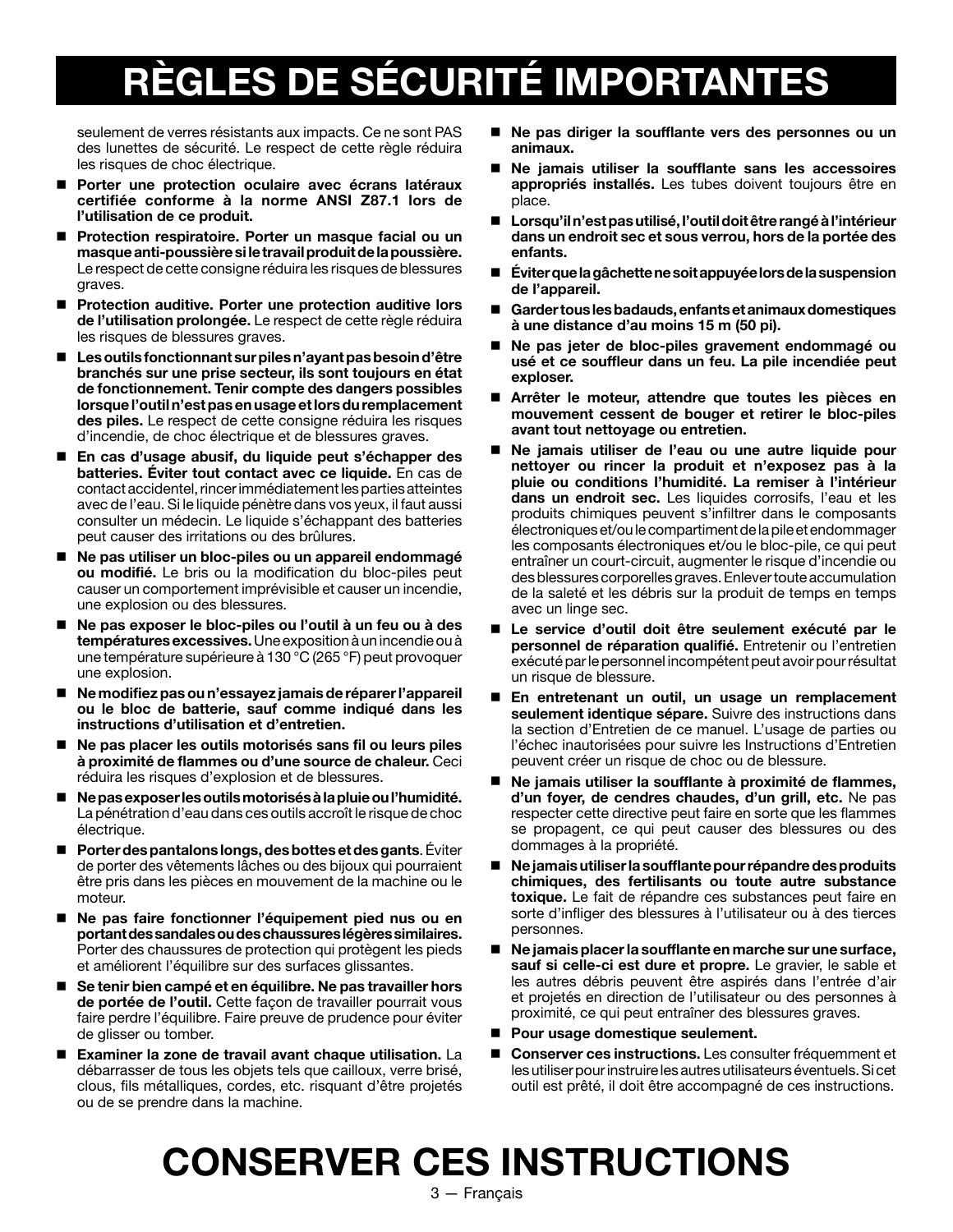### **SYMBOLES**

Les termes de mise en garde suivants et leur signification ont pour but d'expliquer le degré de risques associé à l'utilisation de ce produit.

| <b>SYMBOLE</b> | <b>SIGNAL</b>         | <b>SIGNIFICATION</b>                                                                                                                                                                       |
|----------------|-----------------------|--------------------------------------------------------------------------------------------------------------------------------------------------------------------------------------------|
|                | <b>DANGER:</b>        | Indique une situation dangereuse qui, si elle n'est pas évitée, aura pour<br>conséquences des blessures graves ou mortelles.                                                               |
|                | <b>AVERTISSEMENT:</b> | Indique une situation dangereuse qui, si elle n'est pas évitée, pourrait<br>entraîner des blessures graves ou mortelles.                                                                   |
|                | <b>ATTENTION:</b>     | Indique une situation dangereuse qui, si elle n'est pas évitée, pourraît<br>entraîner des blessures légères ou de gravité modérée.                                                         |
|                | AVIS :                | (Sans symbole d'alerte de sécurité) Indique les informations jugées<br>importantes sans toutefois représenter un risque de blessure (ex. :<br>messages concernant les dommages matériels). |

Certains des symboles ci-dessous peuvent être utilisés sur produit. Veiller à les étudier et à apprendre leur signification. Une interprétation correcte de ces symboles permettra d'utiliser produit plus efficacement et de réduire les risques.

| <b>SYMBOLE</b> | <b>NOM</b>                             | <b>DÉSIGNATION / EXPLICATION</b>                                                                                                                                                                                                                                               |
|----------------|----------------------------------------|--------------------------------------------------------------------------------------------------------------------------------------------------------------------------------------------------------------------------------------------------------------------------------|
|                | Symbole d'alerte de sécurité           | Indique un risque de blessure potentiel.                                                                                                                                                                                                                                       |
|                | Lire le manuel d'utilisation           | Pour réduire les risques de blessures, l'utilisateur doit lire et veiller à<br>bien comprendre le manuel d'utilisation avant d'utiliser ce produit.                                                                                                                            |
|                | Protection oculaire et<br>auditive     | Toujours porter une protection oculaire avec écrans latéraux certifiée<br>conforme à la norme ANSI Z87.1 ainsi qu'un protection auditive.                                                                                                                                      |
|                | Pales de ventilateur                   | Les pales de ventilateur en rotation peuvent causer des blessures<br>graves                                                                                                                                                                                                    |
|                | Avertissement concernant<br>l'humidité | Ne pas exposer la pile, le compartiment de la pile, ou les<br>composants électroniques à la pluie, l'eau ou d'autres liquides.<br>Ne pas charger la pile ou exposer la produit à la pluie ou des<br>endroits humides.                                                          |
|                | Ne laisser personne<br>s'approcher     | Garder les badauds à une distance de 15 m (50 pi) minimum.                                                                                                                                                                                                                     |
|                | Cheveux longs                          | Ne pas garder les cheveux longs à l'écart de l'entrée d'air peut<br>entraîner des blessures.                                                                                                                                                                                   |
|                | Tube de soufflante                     | Ne pas utiliser sans le tube en place.                                                                                                                                                                                                                                         |
|                | Vêtements amples                       | Ne pas garder les vêtements amples à l'écart de l'entrée d'air peut<br>entraîner des blessures.                                                                                                                                                                                |
|                | Ricochet                               | Les objets projetés peuvent ricocher et infliger des blessures ou<br>causer des dommages matériels.                                                                                                                                                                            |
|                | Symbole de recyclage                   | Ce produit utilise les piles de lithium-ion (Li-ion). Les réglementations<br>locales ou gouvernementales peuvent interdire de jeter les piles<br>dans les ordures ménagères. Consulter les autorités locales<br>compétentes pour les options de recyclage et/ou l'élimination. |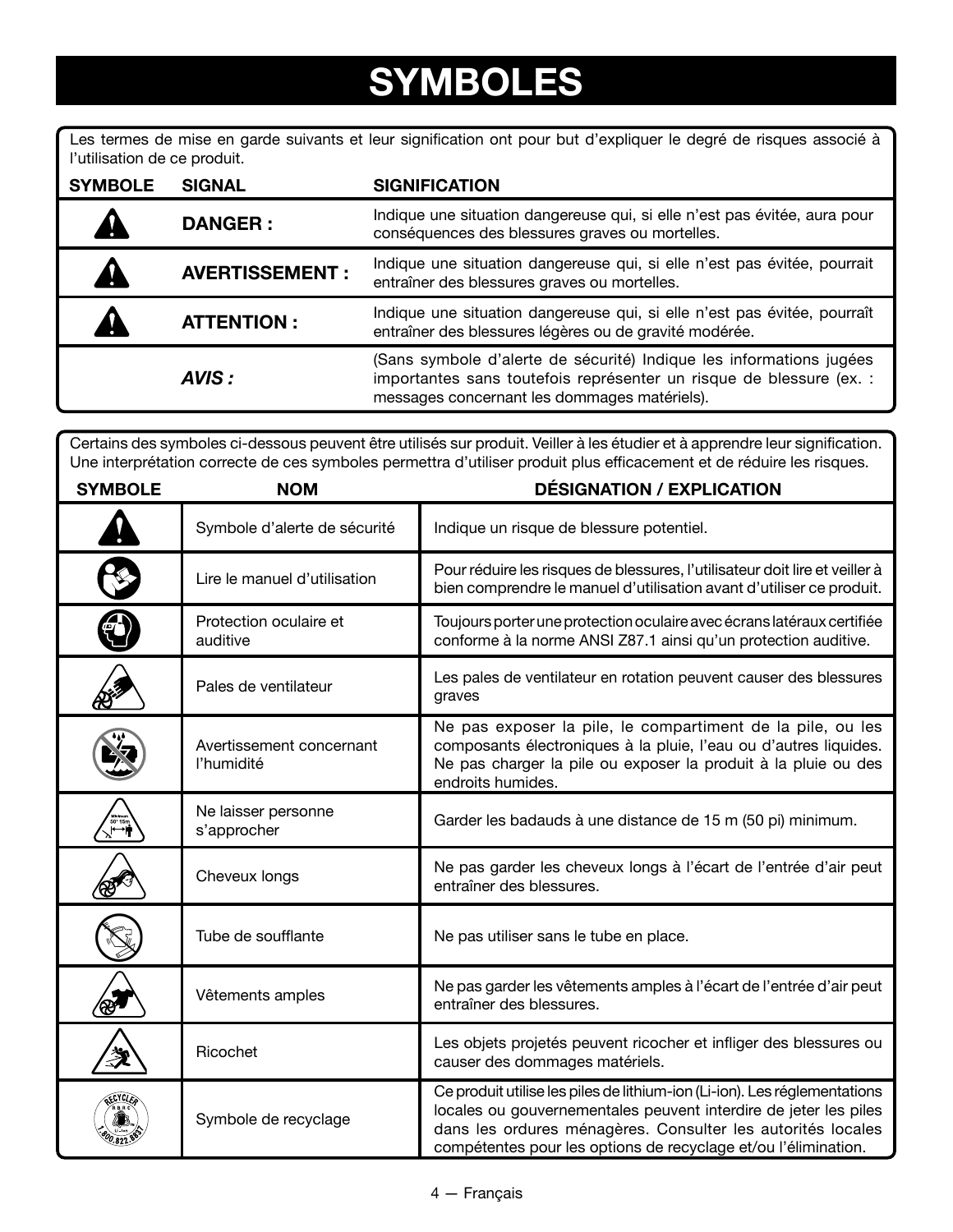### **SYMBOLES**

Certains des symboles ci-dessous peuvent être utilisés sur produit. Veiller à les étudier et à apprendre leur signification. Une interprétation correcte de ces symboles permettra d'utiliser produit plus efficacement et de réduire les risques.

| <b>SYMBOLE</b> | <b>NOM</b>      | <b>DÉSIGNATION / EXPLICATION</b>                              |
|----------------|-----------------|---------------------------------------------------------------|
| v              | Volts           | Tension                                                       |
| min            | <b>Minutes</b>  | Temps                                                         |
| $=$            | Courant continu | Type ou caractéristique du courant                            |
| $n_{\rm o}$    | Vitesse à vide  | Vitesse de rotation à vide                                    |
| $\ldots$ /min  | Par minute      | Tours, coups, vitesse périphérique, orbites, etc., par minute |

# **CARACTÉRISTIQUES**

### **FICHE TECHNIQUE**

| Moter         |  |
|---------------|--|
| Vitesse d'air |  |
| M/F           |  |
| Pi3/mir       |  |

### **APPRENDRE À CONNAÎTRE LA SOUFFLANTE**

Voir la figure 1.

La sécurité d'utilisation de ce produit exige la compréhension des informations apposées sur l'outil et contenues dans ce manuel d'utilisation, ainsi que la connaissance du travail à exécuter. Avant d'utiliser ce produit, se familiariser avec toutes ses fonctions et règles de sécurité.

### **POIGNÉE RÉGLABLE AVEC SURMOULAGE**

Poignée réglable ergonomique avec surmoulage pour un plus grand confort et une meilleure prise. Régler la poignée en desserrant la molette et placer cette dernière à l'emplacement souhaité.

#### **TUBE DE SOUFFLANTE**

Le tube de la soufflante s'installe facilement sur la soufflante sans outils.

### **GÂCHETTE À VARIATION DE VITESSE**

La gâchette avec variation de vitesse procurera des vitesses plus élevées si une pression accrue est exercée et des vitesses moins élevées dans le cas d'une pression réduite.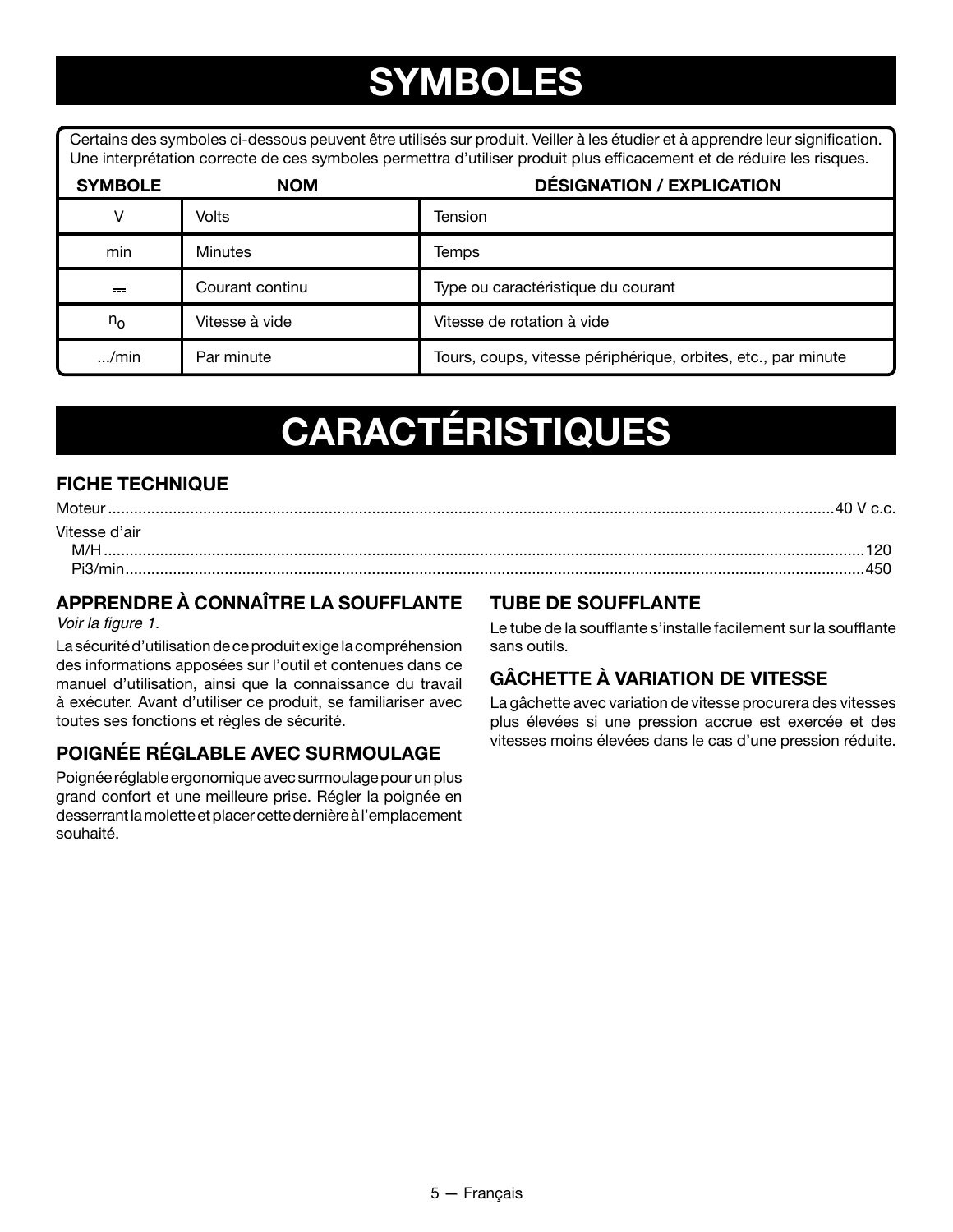## **ASSEMBLAGE**

### **DÉBALLAGE**

Ce produit nécessite l'assemblage.

■ Avec précaution, sortir le produit et les accessoires de la boîte. S'assurer que toutes les pièces figurant sur la **Liste de contrôle d'expédition** sont incluses.

## **AVERTISSEMENT :**

Ne pas utiliser le produit si, en le déballant, vous constatez que des éléments figurant dans la **Liste de contrôle d'expédition** sont déjà assemblés. Certaines pièces figurant sur cette liste n'ont pas été assemblées par le fabricant et exigent une installation. Le fait d'utiliser un produit qui a été assemblé de façon inadéquate peut entraîner des blessures.

- Examiner soigneusement le produit pour s'assurer que rien n'a été brisé ou endommagé en cours de transport.
- n Ne pas jeter les matériaux d'emballage avant d'avoir soigneusement examiné l'outil et avoir vérifié qu'il fonctionne correctement.
- Si des pièces sont manquantes ou endommagées, appeler le 1-800-525-2579.

### **LISTE DE CONTRÔLE D'EXPÉDITION**

**Soufflante** 

Tube de soufflante

Manuel d'utilisation

## **AVERTISSEMENT :**

Si des pièces manquent ou sont endommagées, ne pas utiliser ce produit avant qu'elles aient été remplacées. Le fait d'utiliser ce produit même s'il contient des pièces endommagées ou s'il lui manque des pièces peut entraîner des blessures graves.

# **AVERTISSEMENT :**

Ne pas essayer de modifier cet outil ou de créer des accessoires non recommandés pour l'outil. De telles altérations ou modifications sont considérées comme un usage abusif et peuvent créer des conditions dangereuses, risquant d'entraîner des blessures graves.

## **AVERTISSEMENT :**

Pour empêcher un démarrage accidentel pouvant entraîner des blessures graves, toujours retirer le bloc de pile de l'outil avant d'assembler des pièces.

#### **INSTALLATION DE LA TUBE DES SOUFFLANTE** Voir la figure 2.

■ Orienter la zone du logo vers le haut et faire glisser le tube de soufflante sur la prise du boîtier de la soufflante.

- n Appuyer sur la languette de la prise du boîtier de la soufflante.
- Pousser la tube de soufflante sur la prise du boîtier de la soufflante jusqu'à ce languette se verrouille en place par la fente du tube de soufflante.

### *AVIS :*

Lorsque le tube est assemblé correctement, il sera difficile à séparer. S'il peut être facilement retiré, le tube n'est pas verrouillé. Vérifiez que le languette et le fente sont alignés et poussez fermement jusqu'à ce que le tube se verrouille solidement en place. Si le tube n'est pas dans la position verrouillée, il peut se séparer pendant l'utilisation du souffleur.

■ Pour retirer la tube de la soufflante, appuyer sur la languette et glisser la tube non.

# **UTILISATION**

# **AVERTISSEMENT :**

Ne pas laisser la familiarité avec ce produits faire oublier la prudence. Ne pas oublier qu'une fraction de seconde d'inattention peut entraîner des blessures graves.

# **AVERTISSEMENT :**

Toujours porter une protection oculaire avec écrans latéraux certifiée conforme à la norme ANSI Z87.1 ainsi qu'un protection auditive. Si cette précaution n'est pas prise, des objets peuvent être projetés dans les yeux et causer des lésions graves.

## **A AVERTISSEMEN**

Ne pas utiliser d'outils ou accessoires non recommandés par le fabricant pour ce produit. L'utilisation de pièces et accessoires non recommandés peut entraîner des blessures graves.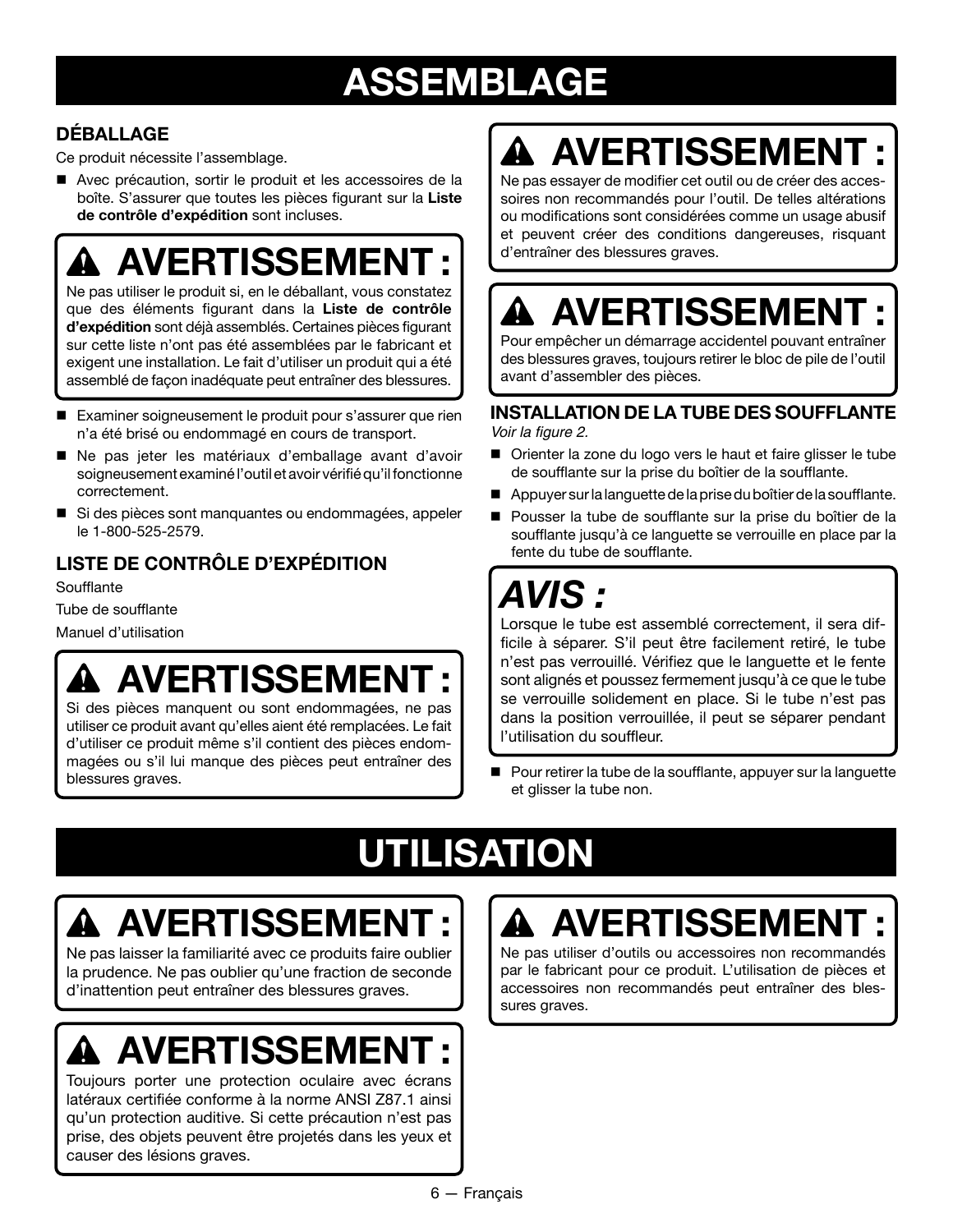# **UTILISATION**

## **AVERTISSEMENT :**

S'assurer que tous les protecteurs et tubes sont installés correctement avant l'utilisation. Si le souffleur est échappé, éteindre le souffleur et s'assurer que ce dernier est intact. Si un protecteur, une pièce ou un tube est endommagé ou manquant, ne pas utiliser le souffleur tant que ce dernier n'est pas réparé ou remplacé par un centre de réparations qualifié. L'utilisation d'un souffleur comportant des protecteurs, des pièces ou des tubes endommagés ou manquants représente un risque de blessures graves et d'endommager le souffleur.

## *AVIS :*

Avant chaque utilisation, inspecter au complet le produit afin de s'assurer qu'aucune pièce (vis, écrous, boulons, chapeaux, etc.) n'est endommagée, manquante ou desserrée. Serrer solidement toutes les pièces de fixation et les chapeaux et ne pas utiliser le produit tant que toutes les pièces manquantes ou endommagées n'ont pas été remplacées. Pour obtenir de l'aide, veuillez communiquer avec le service à la clientèle ou un centre de réparations agréé.

### **APPLICATIONS**

Ce produit peut être utilisé pour les applications ci-dessous :

- Élimination des feuilles et d'autres débris des pelouses
- Élimination de les brins d'herbe, feuilles, aiguilles de pin, et d'autres débris des terrasses et allées de garage

#### **INSTALLATION/RETRAIT DU BLOC-PILES** Voir la figure 3.

# **AVERTISSEMEN**

Toujours retirer la pile de l'outil au moment d'assembler des pièces, d'effectuer des réglages et de procéder au nettoyage, ou lorsque l'outil n'est pas utilisé. Le fait de retirer la pile permet d'empêcher un démarrage accidentel pouvant entraîner des blessures graves.

#### **Installation :**

 Insérer le bloc-piles dans le soufflante. Aligner la nervure en saillie du bloc-piles sur la rainure du logement du soufflante.



S'assurer que le loquet au bas du bloc-piles s'enclenche et que le bloc-piles est installé et fixé correctement au souffleur avant de commencer le travail. Ne pas installer et fixer correctement le bloc-piles peut provoquer la chute de ce dernier et occasionner des blessures graves.

#### **Retrait :**

 Appuyer sur le loquet sur le bas du bloc-piles pour le séparer du soufflante.

# **AVERTISSEMENT :**

Les outils à piles sont toujours en état de fonctionnement. Il est donc nécessaire de toujours verrouiller l'interrupteur lorsque l'outil n'est pas en usage et pendant son transport. Retirer la pile au moment de transporter le soufflante afin d'éviter un démarrage accidentel qui pourrait entraîner des blessures graves.

Pour prendre connaissance des consignes de chargement, consulter le manuel d'utilisation des piles et des chargeurs.

### **MISE EN MARCHE ET ARRÊT DE LA SOUFFLANTE**

Voir la figure 4.

- Pour démarrer la soufflante, appuyer sur la gâchette.
- Pour arrêter la soufflante, relâcher la gâchette.

### **UTILISATION DE LA SOUFFLANTE**

Voir la figure 5.

- Pour éviter d'éparpiller les débris, souffler autour des bords des tas. Ne jamais souffler directement vers le centre d'un tas.
- n Pour réduire le niveau sonore, limiter le nombre d'outils motorisés utilisés en même temps.
- Utilise des râteaux des pelles pour séparer les débris avant de les souffler. Dans un environnement poussiéreux, humidifier légèrement les surfaces si de l'eau est disponible.
- Conserver l'eau en utilisant des soufflantes motorisées au lieu de tuyaux d'arrosage, pour nombre de travaux de nettoyage tels que celui des gouttières, moustiquaires, patios, grills, porches et jardins.
- Prêter attention aux enfants, animaux, fenêtres ouvertes ou véhicules fraîchement lavés et souffler les débris en direction opposée.
- $\blacksquare$  Après utilisation de la soufflante ou de tout autre équipement, NETTOYER ! Éliminer les débris selon une méthode appropriée.

## **AVERTISSEMEN**

Les outils à piles sont toujours en état de fonctionnement. Il est donc nécessaire de toujours verrouiller l'interrupteur lorsque l'outil n'est pas en usage et pendant son transport.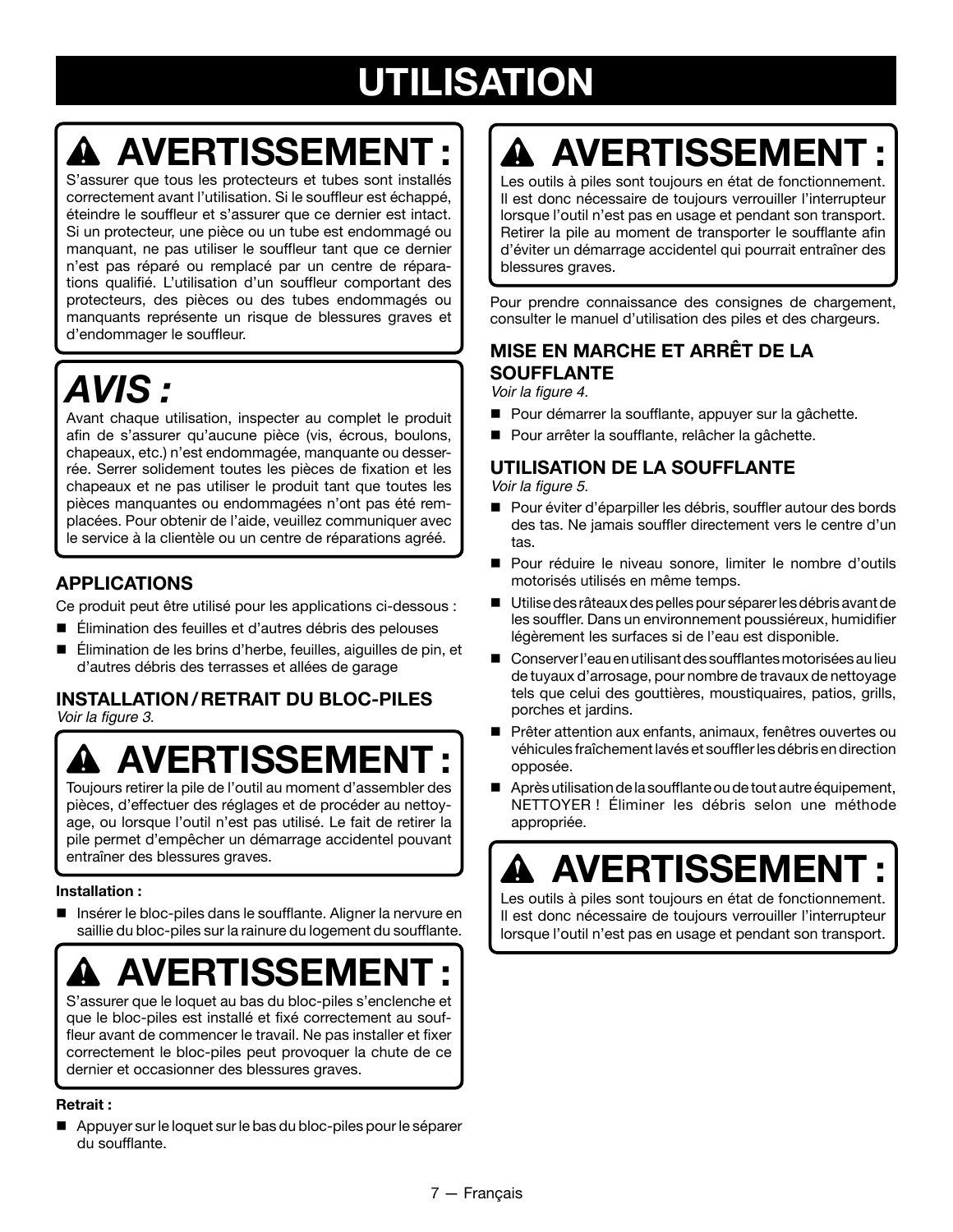## **ENTRETIEN**

# **AVERTISSEMENT :**

Pour empêcher un démarrage accidentel pouvant entraîner des blessures graves, toujours retirer le bloc de pile de le produit avant tout nettoyage ou entretien.

# **AVERTISSEMENT :**

Toujours porter une protection oculaire avec écrans latéraux certifiée conforme à la norme ANSI Z87.1 ainsi qu'un protection auditive. Si cette précaution n'est pas prise, des objets peuvent être projetés dans les yeux et causer des lésions graves.

# **AVERTISSEMENT :**

Utiliser exclusivement des pièces d'origine pour les réparations. L'usage de toute autre pièce pourrait créer une situation dangereuse ou endommager l'outil.

# **AVERTISSEMENT :**

Ne jamais utiliser de l'eau ou une autre liquide pour nettoyer ou rincer la produit et n'exposez pas à la pluie ou conditions l'humidité. La remiser à l'intérieur dans un endroit sec. Les liquides corrosifs, l'eau et les produits chimiques peuvent s'infiltrer dans le composants électroniques et/ou le compartiment de la pile et endommager les composants électroniques et/ou le bloc-pile, ce qui peut entraîner un court-circuit, augmenter le risque d'incendie ou des blessures corporelles graves. Enlever toute accumulation de la saleté et les débris sur la produit de temps en temps avec un linge sec.

# *AVIS :*

Inspecter périodiquement au complet le produit afin de s'assurer qu'aucune pièce (vis, écrous, boulons, chapeaux, etc.) n'est endommagée, manquante ou desserrée. Serrer solidement toutes les pièces de fixation et les chapeaux et ne pas utiliser le produit tant que toutes les pièces manquantes ou endommagées n'ont pas été remplacées. Pour obtenir de l'aide, veuillez communiquer avec le Service à la clientèle ou un centre de réparations agréé.

### **ENTRETIEN GÉNÉRAL**

Éviter d'utiliser des solvants pour le nettoyage des pièces en plastique. La plupart des matières plastiques peuvent être endommagées par divers types de solvants du commerce. Utiliser un chiffon propre pour éliminer la saleté, la poussière, l'huile, la graisse, etc.

# **AVERTISSEMENT :**

Ne jamais laisser de liquides tels que le fluide de freins, l'essence, les produits à base de pétrole, les huiles pénétrantes, etc., entrer en contact avec les pièces en plastique. Les produits chimiques peuvent endommager, affaiblir ou détruire le plastique, ce qui peut entraîner des blessures graves.

### **REMISAGE**

- Nettoyer soigneusement la soufflante.
- n La remiser à l'intérieur, inaccessible aux enfants. La tenir à l'écart de produits corrosifs, tels que les produits chimiques de jardinage et le sel de dégivrage.
- n Éviter que la gâchette ne soit appuyée lors de la suspension de l'appareil.

**Ce produit est accompagné d'une garantie limitée de cinq (5) ans pour utilisation personnel, familiales ou domestiques (90 jours pour utilisation affaires ou commerciaux). Pour obtenir les détails de la garantie, visiter le site www.ryobitools.com ou appeler (sans frais) au 1-800-525-2579.**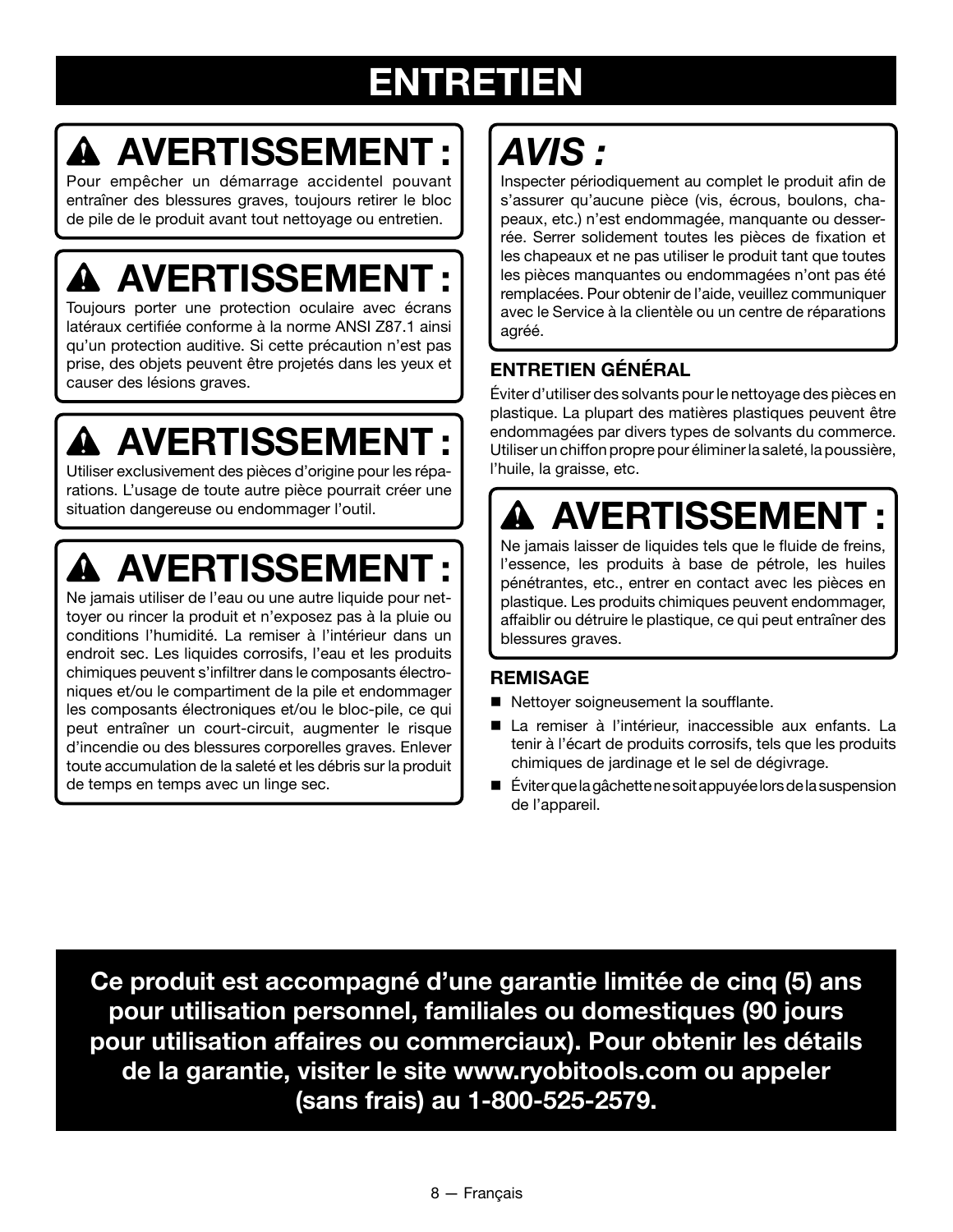## **INSTRUCCIONES IMPORTANTES DE SEGURIDAD**

Cuando se usa un electrodoméstico, las precauciones básicas siempre se deben seguir, inclusive lo siguiente:

**¡ADVERTENCIA!**

**LEA Y COMPRENDA TODAS LAS INSTRUCCIONES ANTES DE UTILIZAR ESTE FUELLE.** Para reducir el riesgo de calambre, el fuego y/o la herida personal grave.

- **Familiarícese con su sopladora eléctrica. Lea cuidadosamente el manual del operador. Aprenda sus usos y limitaciones, así como los posibles peligros específicos de esta sopladora.** Con el cumplimiento de esta regla se reduce el riesgo de una descarga eléctrica, incendio o lesión seria.
- **No permita que los niños usen la sopladora.** No es un juguete. Debe tenerse extrema precaución cuando se use cerca de niños.
- **Sólo utilice accesorios recomendados por el fabricante para cada modelo en particular se describe en este manual.** Accesorios que pueden ser adecuados para una sopladora pueden significar un riesgo de lesiones si se emplean con otra sopladora. Sólo utilice el producto de la forma descrita en este manual.
- **No manipule el cargador, incluso la clavija del cargador y las terminales del cargador, con las manos mojadas.**
- No coloque ningún objeto en las aberturas. No la utilice **con ninguna abertura bloqueada; manténgalas libres de polvo, pelusa, pelo y cualquier cosa que pueda reducir el flujo de aire.**
- No cargue la unidad en el exterior.
- **Mantenga el cabello, la ropa holgada, los dedos y todas las partes del cuerpo alejados de las aberturas y piezas móviles de la unidad.**
- **Apague todos los controles antes de extraer la batería.**
- **Tenga especial cuidado al limpiar escaleras o escalones.**
- **No utilice sopladoras en entornos explosivos, como los existentes alrededor de líquidos, gases y polvos inflamables.** La sopladoras eléctricas generan chispas que pueden encender el polvo y los vapores inflamables.
- **Mantenga limpia y bien iluminada el área de trabajo.** Una mesa de trabajo desordenada y una mala iluminación son causas comunes de accidentes.
- Mantenga alejados a transeúntes, niños y demás pre**sentes por lo menos a 15 metros (50 pies) de distancia al utilizar una sopladora eléctrica.** Toda distracción puede causar la pérdida del control de la sopladora.
- **Toda sopladora que utiliza baterías, ya sea integradas o separadas, debe recargarse únicamente con el cargador especificado para la batería.** Un cargador que puede ser adecuado para un tipo de batería puede significar un riesgo de incendio si se emplea con otro tipo de batería.
- **Utilice la sopladoras activadas con baterías únicamente con la batería específicamente indicada.** El empleo de otras baterías puede presentar un riesgo de incendio.
- **Usar este producto únicamente con la baterías y el cargadors indicados en el folleto de la herramienta/aparato/ paquete de baterías/cargador complementario 987000- 432.**
- **No utilice la cargador si está dañado el cable o la clavija, ya que podría causar un cortocircuito y una descarga eléctrica.** Si el cargador se encuentra dañado, un técnico de centro de servicio autorizado.
- **Si el aparato de mano no está funcionando adecuadamente, se dejó caer, se daño, se dejó a la intemperie, o se dejó caer dentro del agua, regrésela al centro de servicio autorizado.**
- **Permanezca alerta, preste atención a lo que esté haciendo y aplique su sentido común al utilizar la sopladora eléctrica. No utilice la sopladora si está cansado, trastorno o se encuentra bajo los efectos de alguna droga, alcohol o medicamento.** Un momento de inatención al utilizar la sopladora eléctrica puede causar lesiones corporales de gravedad.
- **Recójase el cabello si lo tiene largo, de manera que le quede arriba de los hombros para evitar que se enrede en las piezas en movimiento.**
- **Evite el arranque accidental de la unidad. Asegúrese de que el interruptor esté en la posición de aseguramiento o de apagado antes de instalar la batería.** Llevar la sopladoras con el dedo en el interruptor o instalar la batería en la sopladora con el interruptor activado es causa común de accidentes.
- **Póngase equipo de seguridad. Siempre póngase protección ocular.** Cuando lo exijan las circunstancias, debe ponerse careta contra el polvo, zapatos de seguridad antiderrapantes, casco y protección auditiva.
- **No vista ropas holgadas ni porte joyas. Recójase el cabello si está largo.** Las ropas holgadas y las joyas, así como el cabello largo, pueden resultar atraídas hacia el interior de las ventilas.
- No utilice la unidad al estar en una escalera, en el tejado, **en el árbol, o en un soporte inestable.** Una postura estable sobre una superficie sólida permite un mejor control de la sopladora en situaciones inesperadas.
- No utilice la sopladora si el interruptor no la enciende **ni apaga.** Una sopladora que no puede controlarse con el interruptor es peligrosa y debe repararse.
- **Antes de efectuar ajustes, de cambiar accesorios o de guardar la sopladora, desconecte la batería de la sopladora o ponga el interruptor en la posición de aseguramiento o apagado.** Tales medidas preventivas de seguridad reducen el riesgo de poner en marcha accidentalmente la sopladora.
- **Cuando no esté usando la batería, manténgala alejada de objetos metálico tales como: clips, monedas, llaves, clavos, tornillos y otros objetos metálicos pequeños que puedan establecer una conexión entre ambos terminales.**  Al establecer una conexión directa entre los dos terminales se puede causar chispas, quemaduras o incendios.
- **Revise si las piezas móviles están desalineadas o atoradas, si hay piezas rotas o toda otra condición que pudiese afectar el funcionamiento de la sopladora. Si se daña la sopladora, llévela a servicio antes de volver a utilizarla.** Numerosos accidentes son causados por sopladoras mal cuidadas.
- **Mantenga la sopladora y su mango secos, limpios y sin aceite ni grasa.** Siempre utilice un paño limpio para la limpieza de la unidad. Nunca utilice fluidos para frenos, gasolina, productos a base de petróleo ni solventes fuertes para limpiar la sopladora. Con el cumplimiento de esta regla se reduce el riesgo de una pérdida de control y el deterioro de la carcasa de plástico de la unidad.
- Siempre use gafas de seguridad con protección lateral. Los anteojos comunes sólo tienen lentes resistentes a los impactos. NO son anteojos de seguridad. Con el cumplimiento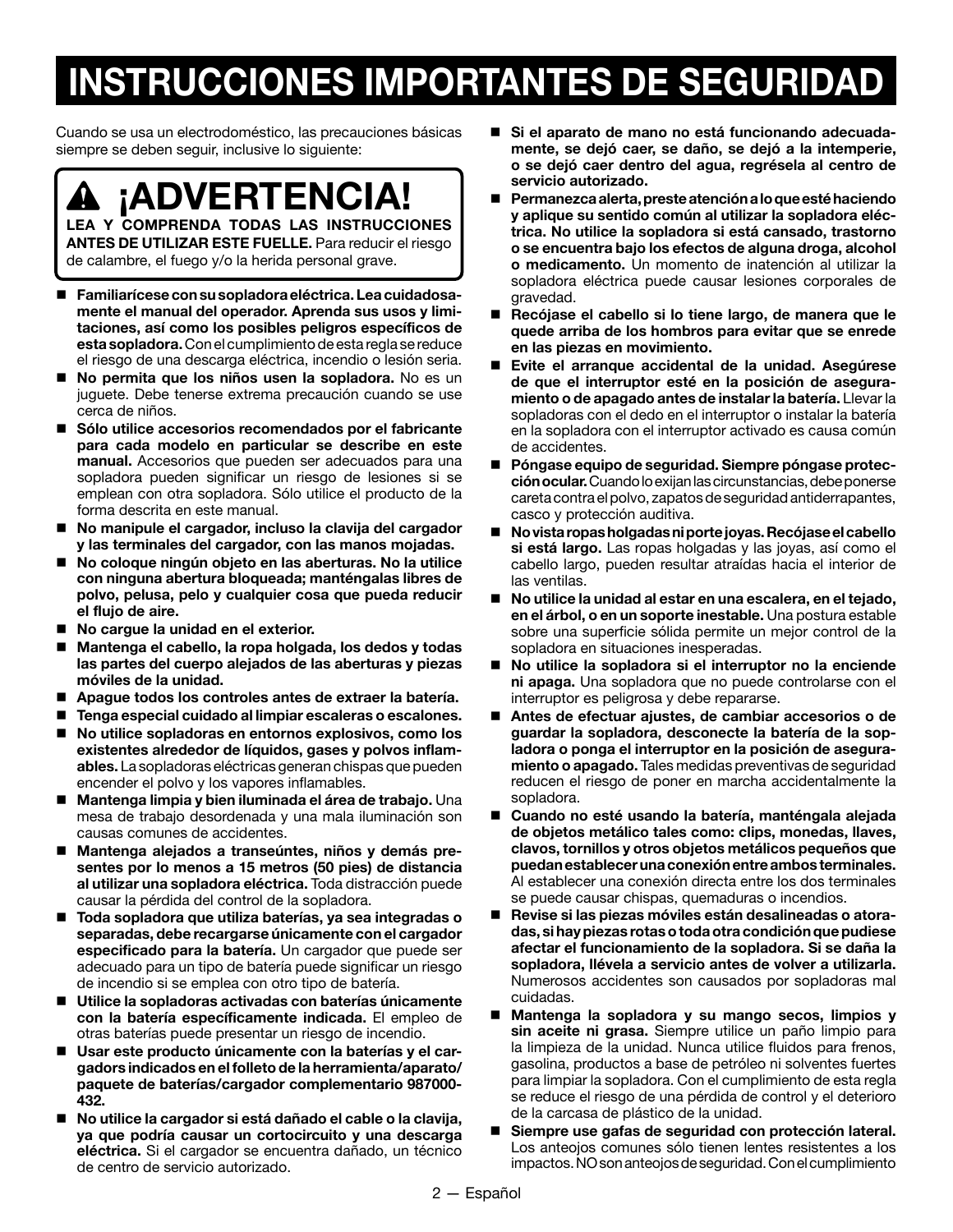## **INSTRUCCIONES IMPORTANTES DE SEGURIDAD**

de esta regla se reduce el riesgo de posibles lesiones oculares.

- **Siempre póngase protección ocular con la marca de cumplimiento de la norma ANSI Z87.1 junto con protección auditiva.**
- **Protéjase los pulmones. Use una careta o mascarilla contra el polvo si la operación genera mucho polvo.** Con el cumplimiento de esta regla se reduce el riesgo de lesiones corporales serias.
- **Protéjase los oídos. Durante períodos prolongados de utilización del producto, póngase protección para los oídos.** Con el cumplimiento de esta regla se reduce el riesgo de lesiones corporales serias.
- **Las sopladoras de baterías no se necesitan conectar a una toma de corriente; por lo tanto, siempre están en condiciones de funcionamiento. Esté consciente de los posibles peligros cuando no esté usando la sopladora de baterías o cuando esté cambiando los accesorios de la misma.** Con el cumplimiento de esta regla se reduce el riesgo de una descarga eléctrica, incendio o lesión corporal seria.
- **Si se maltratan las baterías, puede derramarse líquido de las mismas; evite todo contacto con éste.** En caso de contacto, lávese con agua. Si el líquido llega a tocar los ojos, además busque atención médica. El líquido que sale despedido de la bateía puede causar irritaciones o quemaduras.
- **No utilice un paquete de baterías o un artefacto que esté dañado o modificado.** Las baterías dañadas o modificadas pueden tener un funcionamiento impredecible que provoque incendios, explosiones o riesgo de lesiones.
- **No exponga el paquete de baterías o el artefacto al fuego o a temperaturas excesivas.** La exposición al fuego o a temperatura sobre los 130 °C (265 °F) puede provocar explosiones.
- **No modifique ni intente reparar el dispositivo o el paquete de baterías, excepto según se indica en las instrucciones de uso y mantenimiento.**
- **No coloque sopladoras de baterías ni las baterías mismas cerca del fuego o del calor.** De esta manera se reduce el riesgo de explosiones y de lesiones.
- **No exponga las sopladoras eléctricas a la lluvia ni a condiciones de humedad**. La introducción de agua en una sopladora eléctrica aumenta el riesgo de descargas eléctricas.
- **Póngase pantalones, botas y guantes gruesos.** Evite ropas holgadas o joyas que pudieran resultar atrapadas en piezas móviles de la máquina o del motor.
- **No accione el equipo cuando esté descalzo o al llevar puestas sandalias o calzado liviano similar.** Use calzado de seguridad que le proteja sus pies y mejore su postura en superficies resbaladizas.
- **Mantenga los pies bien afirmados y el equilibrio.** No trate de alcanzar demasiado lejos. Se puede perder el equilibrio al tratar de alcanzar demasiado lejos.
- **Revise el área de trabajo cada vez antes de utilizar esta sopladora.** Retire todos los objetos como piedras, vidrio roto, clavos, alambre o cuerda que puedan salir disparados o enredarse en la máquina.
- **No apunte la boquilla de la sopladora hacia personas o mascotas.**
- Nunca utilice la unidad sin el equipo adecuado instalado. Siempre asegúrese de instalar los tubos de la sopladora.
- **Mientras no se esté utilizando, la sopladora debe almacenarse en el interior, en un sitio seco y bajo llave, lejos del alcance de los niños.**
- **No cuelgue la unidad de una manera que el gatillo quede presionado.**
- **Mantenga a todos los circunstantes, niños y animales por lo menos a 15 metros (50 pies) de distancia.**
- **No incinere esta sopladora o un paquete de baterías desgastado o dañado seriamente.** La batería puede explotar si se la expone al fuego.
- Apague el motor, espere hasta que todas las piezas se detengan y retire la paquete de baterías antes al limpiarla o darle mantenimiento.
- **Nunca use agua ni otros líquidos para limpiar o enjuagar la product y no exponga la unidad a la lluvia ni de condiciones húmedas. Almacene la unidad en el interior en un lugar seco.** Los líquidos corrosivos, el agua, y los productos químicos pueden ingresar los componentes eléctricos del porducto y/o al compartimiento de la batería y dañar los componentes eléctricos o el paquete de la batería, lo que podría resultar en un corto circuito, mayor riesgo de incendio y lesiones personales graves. Retire la acumulación de suciedad y los residuos limpiando el producto con un trapo seco de manera ocasional.
- **El servicio del instrumento debe ser realizado sólo por personal calificado de reparación.** Atienda a o la conservación realizada por el personal sin título puede tener como resultado un riesgo de la herida.
- **Al atender a un instrumento, el uso el reemplazo sólo idéntico despide.** Siga las instrucciones en la sección de la Conservación de este manual. El uso de partes o fracaso no autorizados seguir la Conservación las Instrucciones pueden crear un riesgo del golpe o la herida.
- **Nunca utilice el soplador cerca del fuego, chimeneas, cenizas al rojo vivo, asadores, etc.** El uso cerca del fuego o las cenizas calientes puede propagar incendios y producir lesiones serias y/o daños a los bienes.
- **Nunca use una sopladora para esparcir productos químicos, fertilizantes ni ninguna otra sustancia tóxica.** Esparcir estas sustancias podría producir lesiones serias al operador o a las personas presentes.
- **Nunca coloque el soplador en ninguna superficie, excepto que sea una superficie dura y limpia cuando el motor se encuentra en funcionamiento.** Es posible que la entrada de aire recoja grava, arena y otros residuos y los arroje al operador o a los espectadores, lo que puede causar lesiones serias.
- **Para uso doméstico únicamente.**
- **Guarde estas instrucciones.** Consúltelas con frecuencia y empléelas para instruir a otras personas que puedan utilizar esta herramienta. Si presta a alguien esta herramienta, facilítele también las instrucciones con el fin de evitar un uso indebido del producto y posibles lesiones.

## **GUARDE ESTAS INSTRUCCIONES**

3 — Español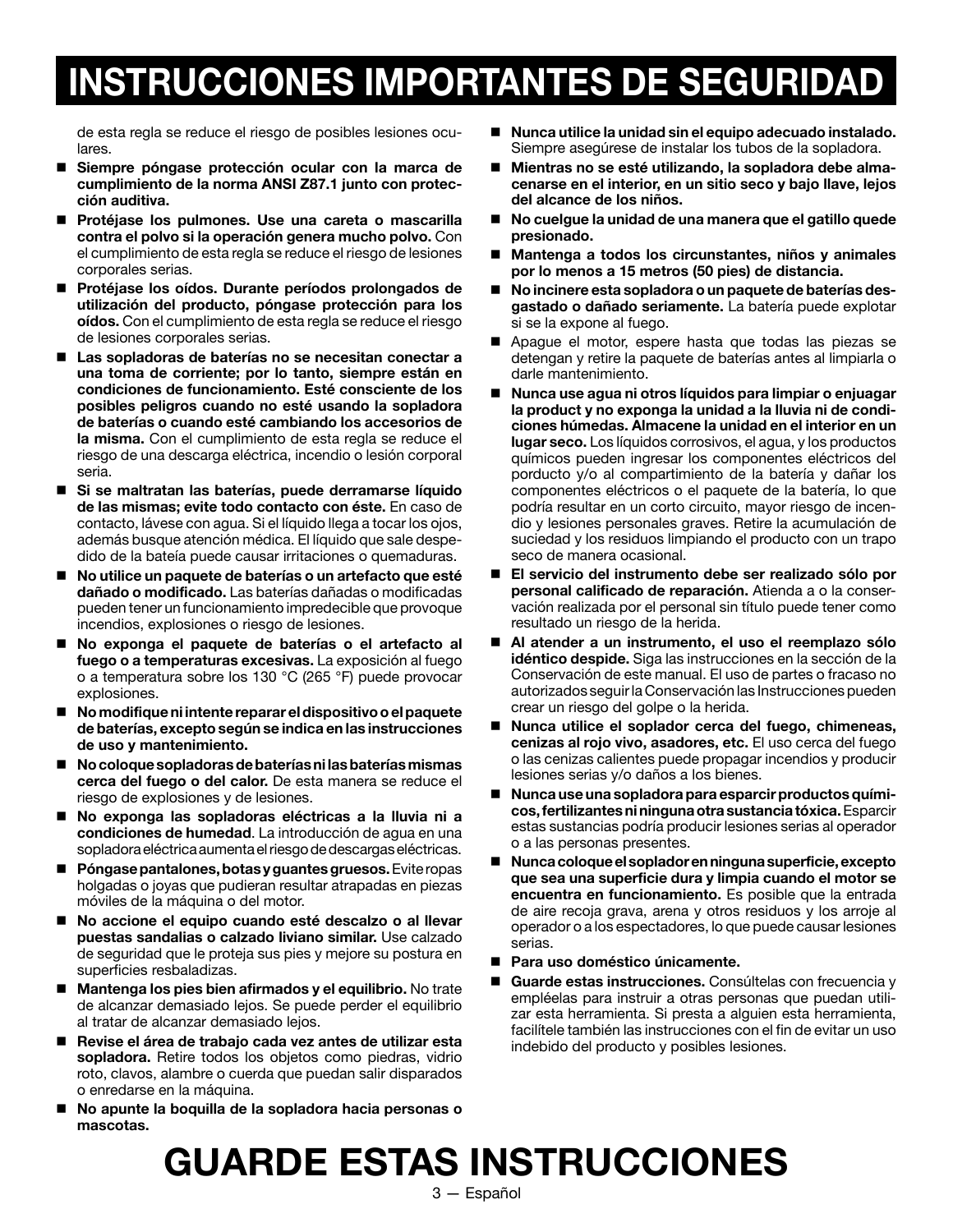# **SÍMBOLOS**

Las siguientes palabras de señalización y sus significados tienen el objeto de explicar los niveles de riesgo relacionados con este producto.

| <b>SÍMBOLO</b> | <b>SEÑAL</b>        | <b>SIGNIFICADO</b>                                                                                                                                                                          |
|----------------|---------------------|---------------------------------------------------------------------------------------------------------------------------------------------------------------------------------------------|
|                | <b>PELIGRO:</b>     | Indica una situación peligrosa, la cual, si no se evita, causará la muerte<br>o lesiones serias.                                                                                            |
|                | <b>ADVERTENCIA:</b> | Indica una situación peligrosa, la cual, si no se evita, podría causar la<br>muerte o lesiones serias.                                                                                      |
|                | <b>PRECAUCIÓN:</b>  | Indica una situación peligrosa, la cual, si no se evita, podría causar lesiones<br>menores o leves.                                                                                         |
|                | <b>AVISO:</b>       | (Sin el símbolo de alerta de seguridad) Indica la información que se<br>considera importante, pero no relacionada con lesiones potenciales (por<br>ej. en relación a daños a la propiedad). |

Es posible que se empleen en este producto algunos de los siguientes símbolos. Le suplicamos estudiarlos y aprender su significado. Una correcta interpretación de estos símbolos le permitirá utilizar mejor y de manera más segura el producto.

| <b>SÍMBOLO</b> | <b>NOMBRE</b>                                 | <b>DENOMINACIÓN/EXPLICACIÓN</b>                                                                                                                                                                                              |
|----------------|-----------------------------------------------|------------------------------------------------------------------------------------------------------------------------------------------------------------------------------------------------------------------------------|
|                | Alerta de seguridad                           | Indica un peligro posible de lesiones personales.                                                                                                                                                                            |
|                | Lea el manual del operador                    | Para reducir el riesgo de lesiones, el usuario debe leer y comprender<br>el manual del operador antes de usar este producto.                                                                                                 |
|                | Protección para los ojos<br>y oídos           | Siempre póngase protección ocular con protección lateral con<br>la marca de cumplimiento de la norma ANSI Z87.1 junto con<br>protección auditiva.                                                                            |
|                | Hojas del impulsor                            | Las hojas giratorias del impulsor pueden causar graves lesiones                                                                                                                                                              |
|                | Alerta de condiciones<br>húmedas              | No exponga la batería, el compartimento de la batería o<br>componentes electrónicos a la lluvia, el agua o líquidos. No exponga<br>la producto a la lluvia o a lugares húmedos, ni cargue la batería en<br>esas condiciones. |
|                | Mantenga alejadas a las<br>personas presentes | Mantenga a los circunstantes a una distancia mínima de 15 m<br>(50 pies).                                                                                                                                                    |
|                | Cabello largo                                 | Si no mantiene el cabello largo lejos de la entrada de aire, puede<br>producirse lesiones.                                                                                                                                   |
|                | Tubo de la sopladora                          | No utilice la unidad sin el tubo montados en su lugar.                                                                                                                                                                       |
|                | Ropa holgada                                  | Si no impide que la entrada de aire succione la ropa holgada,<br>Tpuede producirse lesiones.                                                                                                                                 |
|                | Rebote                                        | Cualquier objeto lanzado puede rebotar y producir lesiones<br>personales o daños materiales.                                                                                                                                 |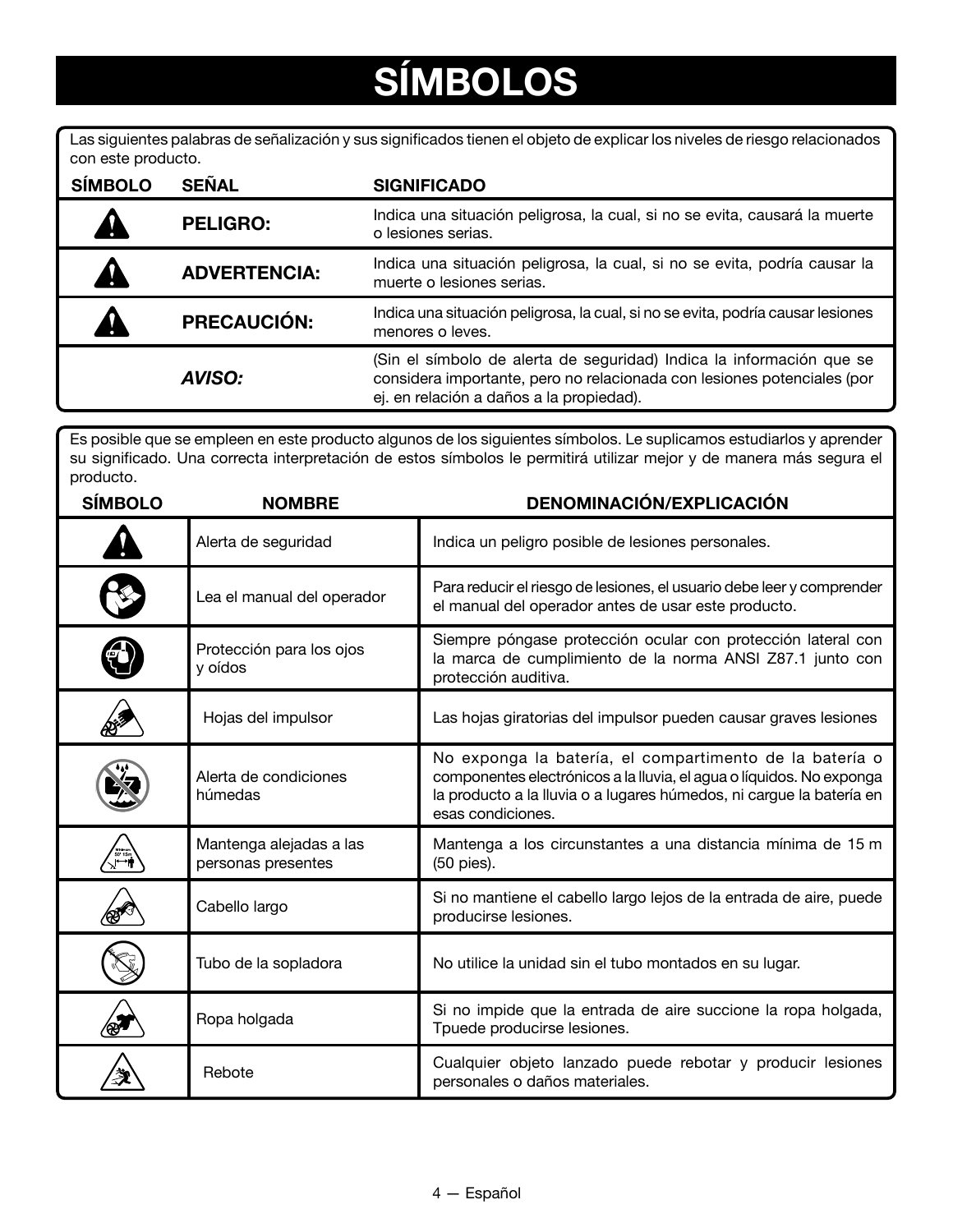# **SÍMBOLOS**

Es posible que se empleen en este producto algunos de los siguientes símbolos. Le suplicamos estudiarlos y aprender su significado. Una correcta interpretación de estos símbolos le permitirá utilizar mejor y de manera más segura el producto.

| <b>SÍMBOLO</b>  | <b>NOMBRE</b>        | <b>DENOMINACIÓN/EXPLICACIÓN</b>                                                                                                                                                                                                                                                                                                                |
|-----------------|----------------------|------------------------------------------------------------------------------------------------------------------------------------------------------------------------------------------------------------------------------------------------------------------------------------------------------------------------------------------------|
| <u>. (1954)</u> | Símbolo de reciclado | Este producto utiliza baterías de iones de litio (Li-ion). Es<br>posible que algunas leyes municipales, estatales o federales<br>prohíban desechar las baterías en la basura normal. Consulte<br>a las autoridades reguladoras de desechos para obtener<br>información en relación con las alternativas de reciclado y<br>desecho disponibles. |
| v               | Volts                | Voltaje                                                                                                                                                                                                                                                                                                                                        |
| min             | <b>Minutos</b>       | Tiempo                                                                                                                                                                                                                                                                                                                                         |
| $\overline{1}$  | Corriente continua   | Tipo o característica de corriente                                                                                                                                                                                                                                                                                                             |
| $n_{\rm o}$     | Velocidad en vacío   | Velocidad de rotación, en vacío                                                                                                                                                                                                                                                                                                                |
| $$ /min         | Por minuto           | Revoluciones, carreras, velocidad superficial, órbitas, etc.,<br>por minuto                                                                                                                                                                                                                                                                    |

## **CARACTERÍSTICAS**

### **ESPECIFICACIONES DEL PRODUCTO**

Motor...............................................................................................................................................................40 V, corr. cont. Velocidad del aire MPH................................................................................................................................................................................120 Pies cúbicos/min ............................................................................................................................................................450

### **FAMILIARÍCESE CON LA SOPLADORA**

Vea la figura 1.

Para usar este producto con la debida seguridad, se debe comprender la información indicada en la herramienta misma y en este manual, y se debe comprender también el trabajo que intenta realizar. Antes de usar este producto, familiarícese con todas las características de funcionamiento y normas de seguridad del mismo.

#### **MANGO AJUSTABLE SOBREMOLDEADO**

Mango ajustable ergonómico sobremoldeado para mayor comodidad del usuario. El mango ajustable se ajusta aflojando la perilla del mismo para posicionar el mango en la ubicación deseada.

### **TUBO DE LA SOPLADORA**

El tubo de la sopladora puede instalarse fácilmente en la misma.

#### **GATILLO DEL INTERRUPTOR DE VELOCIDAD VARIABLE**

El gatillo de velocidad variable produce mayor velocidad cuanta mayor presión se aplica en el gatillo, y menor velocidad cuanta menor presión se aplica en el mismo.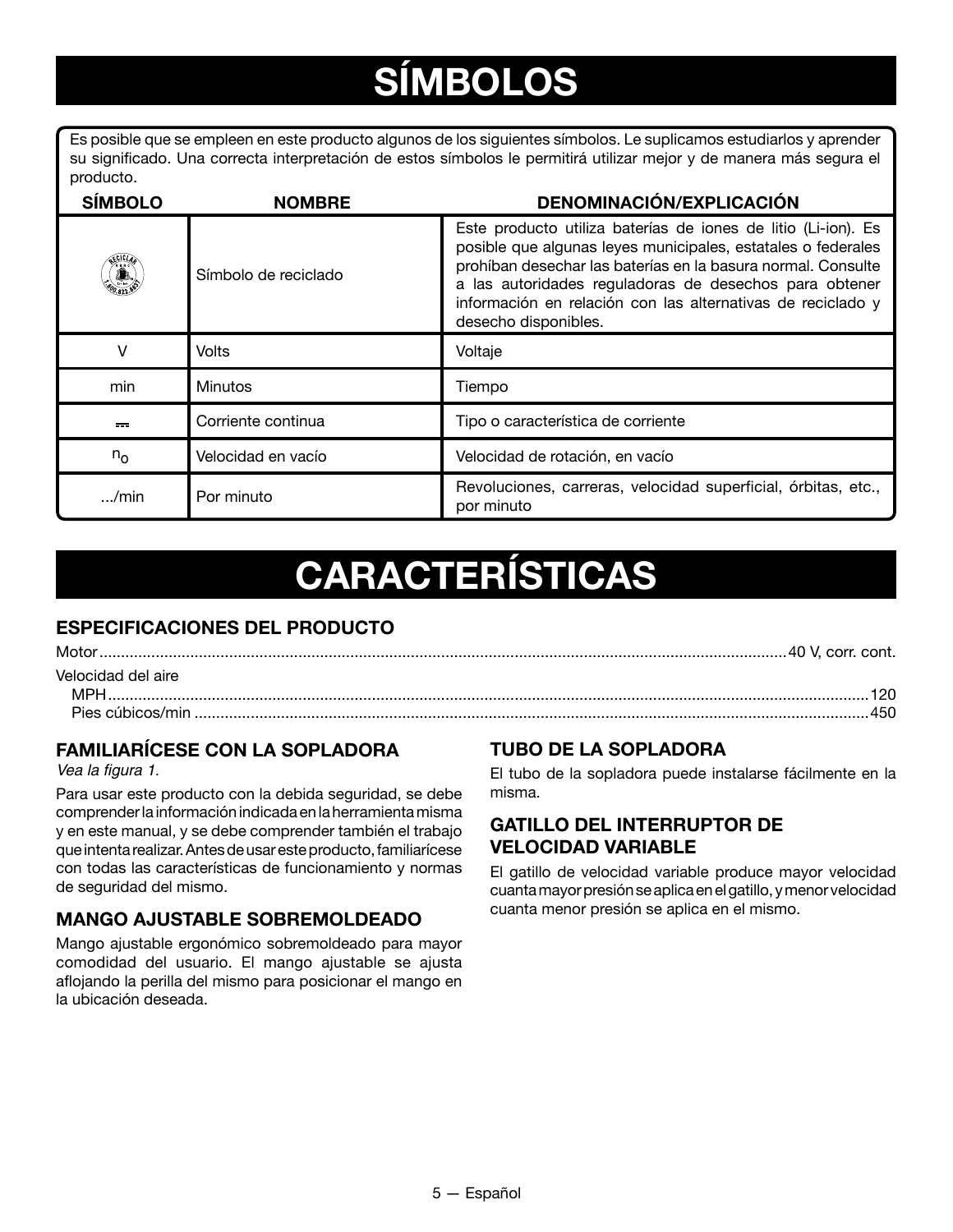## **ARMADO**

### **DESEMPAQUETADO**

Este producto requiere armado.

■ Extraiga cuidadosamente de la caja, el producto y los accesorios. Asegúrese de que estén presentes todos los artículos enumerados en la **Lista de empaquetado**.

# **ADVERTENCIA:**

No utilice este producto si alguna pieza incluida en la **Lista de empaquetado** ya está ensamblada al producto cuando lo desempaqueta. El fabricante no ensambla las piezas de esta lista en el producto. Éstas deben ser instaladas por el usuario. El uso de un producto que puede haber sido ensamblado de forma inadecuada podría causar lesiones personales graves.

- Inspeccione cuidadosamente el producto para asegurarse de que no haya sufrido ninguna rotura o daño durante el transporte.
- No deseche el material de empaquetado hasta que haya inspeccionado cuidadosamente el producto y la haya utilizado satisfactoriamente.
- Si hay piezas dañadas o faltantes, le suplicamos llamar al 1-800-525-2579, donde le brindaremos asistencia.

### **LISTA DE EMPAQUETADO**

Sopladora

Tubo de la sopladora

Manual del operador

### **ADVERTENCIA:**

Si hay piezas dañadas o faltantes, no utilice esta producto sin haber reemplazado todas las piezas. Usar este producto con partes dañadas o faltantes puede causar lesiones serias al operador.

# **ADVERTENCIA:**

No intente modificar este producto ni hacer accesorios no recomendados para la misma. Cualquier alteración o modificación constituye maltrato, el cual puede causar una condición peligrosa y como consecuencia, posibles lesiones corporales serias.

# **ADVERTENCIA:**

Para evitar un arranque accidental que podría causar lesiones corporales serias, siempre desmonte de la herramienta el paquete de baterías al montarle piezas a aquélla.

### **INSTALACIÓN DEL TUBO DE LA SOPLADORA**

Vea la figura 2.

- Con el área del logotipo hacia arriba, deslice el de la sopladora de la sopladora sobre la salida en el alojamiento de la misma.
- Presione hacia abajo la lengüeta en de la salida en el alojamiento de la sopladora.
- Empuje hacia abajo el tubo de la sopladora en la salida del alojamiento de la sopladora hasta trabarla en su lugar a través de la ranura en el tubo de la sopladora.

## *AVISO:*

Cuando están ensamblados de manera correcta, es difícil separar los tubos. Si se puede quitar fácilmente, significa que el tubo no está bloqueado. Verifique que la lengüeta y la ranura estén alineadas, y presione firmemente hasta que el tubo encaje firmemente en su lugar. Si el tubo no está en posición bloqueada, puede separarse durante el uso de la sopladora.

■ Para retirar el tubo de la sopladora, presione hacia abajo la lengüeta y deslice del tubo de alojamiento de la sopladora.

# **FUNCIONAMIENTO**

# **ADVERTENCIA:**

No permita que su familarización con las sopladoras lo vuelva descuidado. Tenga presente que un descuido de un instante es suficiente para causar una lesión grave.

# **ADVERTENCIA:**

Siempre póngase protección ocular con protección lateral con la marca de cumplimiento de la norma ANSI Z87.1 junto con protección auditiva. La inobservancia de esta advertencia puede causar el lanzamiento de objetos hacia los ojos y otras lesiones graves.

# **ADVERTENCIA:**

No utilice ningún aditamento o accesorio no recomendado por el fabricante de esta sopladora. El empleo de aditamentos o accesorios no recomendados podría causar lesiones serias.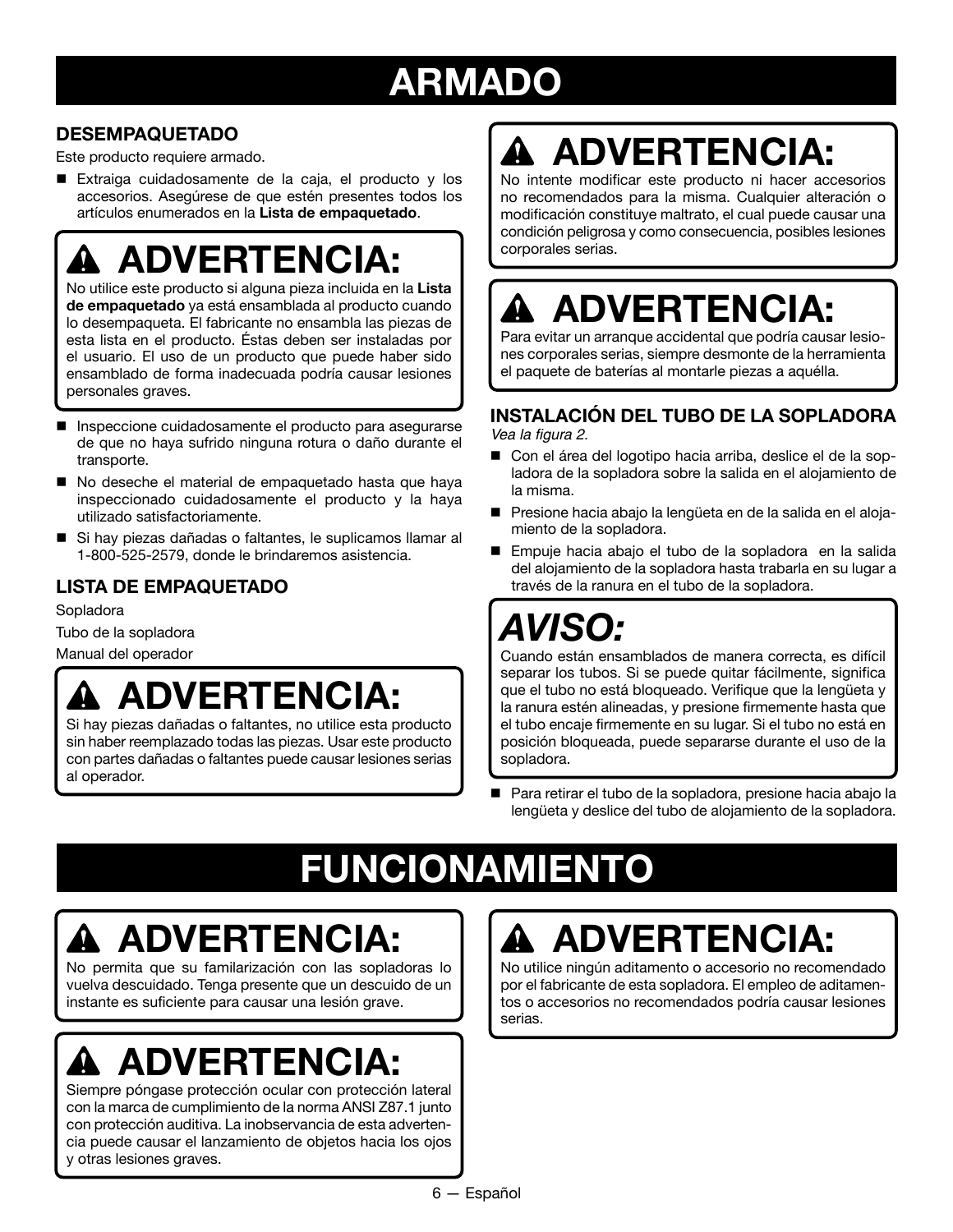## **FUNCIONAMIENTO**

# **ADVERTENCIA:**

Verifique que todas las protecciones y los tubos estén en su lugar ante de usar. Si la sopladora se cae, detenga su funcionamiento y verifique que no se hayan producido daños. SI alguna protección, pieza o tubo se dañó o falta, no use la sopladora hasta que haya sido reparada por un centro de servicio calificado. Usar la sopladora con protecciones, piezas o tubos dañados o faltantes puede causar lesiones personales graves o mayores daños a la sopladora.

## *AVISO:*

Antes de cada uso, inspeccione todo el producto para detectar partes dañadas, faltantes o sueltas, como tornillos, tuercas, pernos, tapas, etc. Apriete firmemente todos los sujetadores y las tapas y no accione este producto hasta que todas las partes faltantes o dañadas sean reemplazadas. Póngase en contacto con el servicio al cliente o con un centro de servicio autorizado para obtener ayuda.

### **USOS**

Esta sopladora puede emplearse para los fines enumerados abajo:

- Quitar hojas y otros desechos del jardín
- Mantener terrazas y caminos de entrada libres de recortes de hierba, hojas, agujas de pino y otros desechos del jardín

### **DESMONTAR Y MONTAR EL PAQUETE DE BATERÍAS**

Vea la figura 3.

## **ADVERTENCIA:**

Retire siempre el paquete de baterías de la herramienta antes de instalar las piezas, realizar ajustes. limpiarla o cuando no la utilice. Retirar el paquete de baterías evitará que la unidad se accione accidentalmente y provoque lesiones graves.

#### **Para conectar:**

■ Coloque el paquete de baterías en la sopladora. Alinee la costilla realzada exterior del paquete de baterías con la ranura interior del receptáculo para baterías de sopladora.

# **ADVERTENCIA:**

Asegúrese de que la traba de la parte inferior del paquete de baterías quede insertada en su lugar y que el paquete de baterías esté totalmente asentado y firme en la recortadora antes de poner la máquina en funcionamiento. No asentar el paquete de baterías correctamente podría provocar que el paquete de baterías se caiga y cause lesiones personales graves.

#### **Para el desmontaje:**

■ Localice el pestillo situados de la parte inferior del paquete de baterías y oprímalos en para liberar éste de la sopladora.

## **ADVERTENCIA:**

Las herramientas de baterías siempre están en condiciones de funcionamiento. Por lo tanto, siempre debe estar asegurado el interruptor cuando no esté usándose o el operador lo lleve por un lado. Retire el paquete de pilas al transportar o trasladar la sopladora a fin de evitar arranques accidentales que podría causar lesiones serias.

Para obtener instrucciones específicas de carga, lea el manual del operador que se incluye con el cargador y la batería.

#### **ENCENDIDO Y APAGADO DE LA SOPLADORA** Vea la figura 4.

- Para arrancar la sopladora, oprima el gatillo del interruptor.
- Para detener la sopladora, suelte el gatillo del interruptor.

#### **FUNCIONAMIENTO DE LA SOPLADORA**

Vea la figura 5.

- $\blacksquare$  Para evitar la dispersión de los desechos, apunte la sopladora hacia los bordes exteriores de un apilamiento de desechos. Nunca apunte la sopladora directamente al centro de una batería de desechos.
- Para reducir el nivel de ruido, limite a uno el número de equipos utilizados a la vez.
- Utilice rastrillos y escobas para aflojar los desechos antes de utilizar la sopladora. En condiciones polvorientas, cuando haya agua disponible, humedezca levemente las superficies.
- n Conserve agua utilizando sopladores motorizados en lugar de mangueras para numerosos usos de jardinería, incluso para canalones, pantallas, patios, parrillas, porches y jardines.
- Esté al cuidado de niños, mascotas, ventanas abiertas o coches recién lavados, y sople los desechos de manera segura.
- Después de utilizar sopladores o cualquier otro equipo, ¡LIMPIE! Deseche de forma adecuada los desechos.

## **ADVERTENCIA:**

Las herramientas de baterías siempre están en condiciones de funcionamiento. Por lo tanto, siempre debe estar asegurado el interruptor cuando no esté usándose o el operador lo lleve por un lado.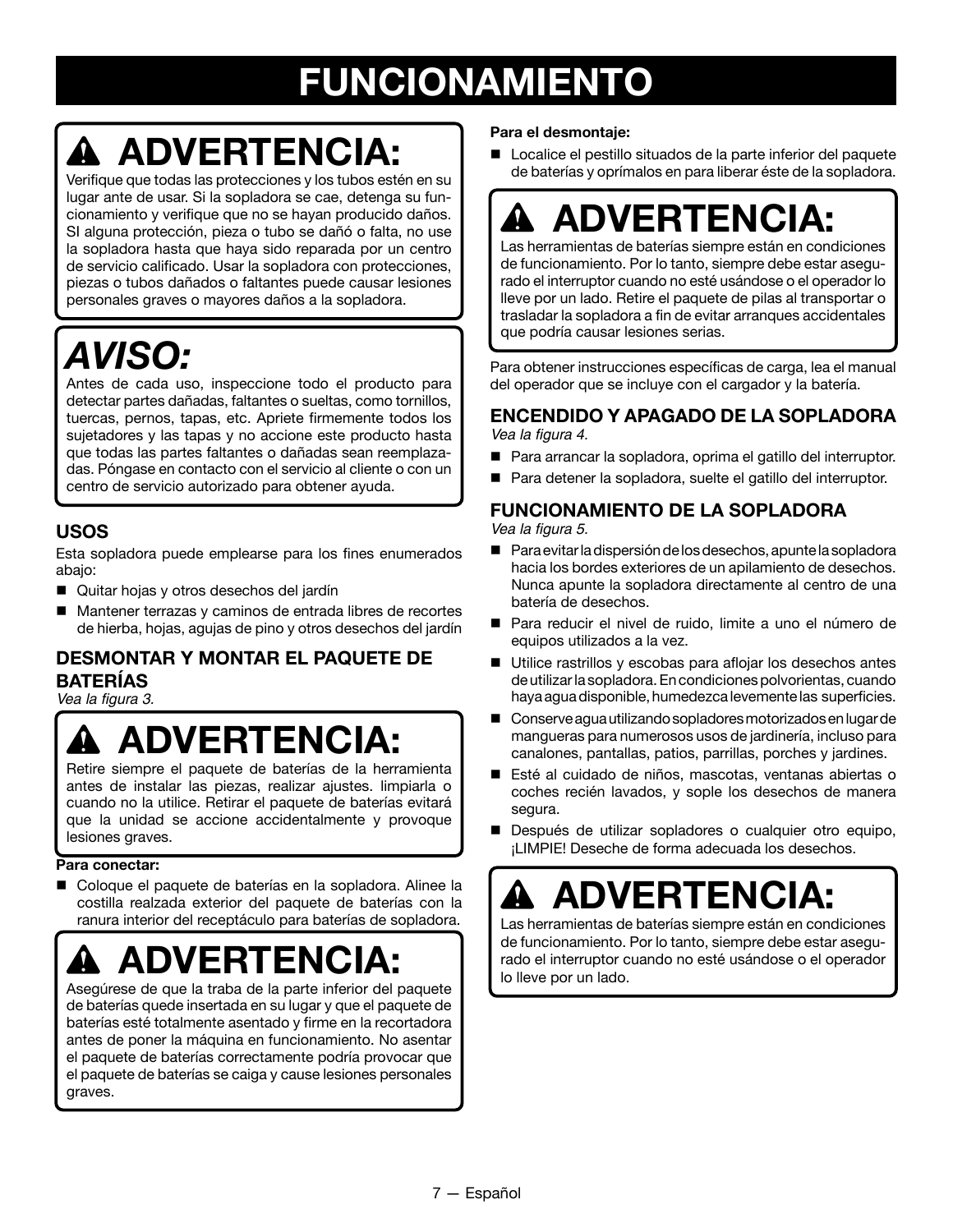## **MANTENIMIENTO**

# **ADVERTENCIA:**

Para evitar lesiones corporales serias, siempre retire el paquete de baterías de la herramienta al limpiarla o darle mantenimiento.

# **ADVERTENCIA:**

Siempre póngase protección ocular con protección lateral con la marca de cumplimiento de la norma ANSI Z87.1 junto con protección auditiva. Si no cumple esta advertencia, los objetos que salen despedidos pueden producirle lesiones serias en los ojos.

# **ADVERTENCIA:**

Al dar servicio a la unidad, sólo utilice piezas de repuesto idénticas. El empleo de piezas diferentes puede causar un peligro o dañar el producto.

# **ADVERTENCIA:**

Nunca use agua ni otros líquidos para limpiar o enjuagar la product y no exponga la unidad a la lluvia ni de condiciones húmedas. Almacene la unidad en el interior en un lugar seco. Los líquidos corrosivos, el agua, y los productos químicos pueden ingresar los componentes eléctricos del porducto y/o al compartimiento de la batería y dañar los componentes eléctricos o el paquete de la batería, lo que podría resultar en un corto circuito, mayor riesgo de incendio y lesiones personales graves. Retire la acumulación de suciedad y los residuos limpiando el producto con un trapo seco de manera ocasional.

# *AVISO:*

Inspeccione periódicamente todo el producto para detectar partes dañadas, faltantes o sueltas, como tornillos, tuercas, pernos, tapas, etc. Apriete firmemente todos los sujetadores y las tapas y no accione este producto hasta que todas las partes faltantes o dañadas sean reemplazadas. Póngase en contacto con el servicio al cliente o con un centro de servicio autorizado para obtener ayuda.

### **MANTENIMIENTO GENERAL**

Evite el empleo de solventes al limpiar piezas de plástico. La mayoría de los plásticos son susceptibles a diferentes tipos de solventes comerciales y pueden resultar dañados. Utilice paños limpios para eliminar la suciedad, el polvo, el aceite, la grasa, etc.

# **ADVERTENCIA:**

No permita en ningún momento que fluidos para frenos, gasolina, productos a base de petróleo, aceites penetrantes, etc., lleguen a tocar las piezas de plástico. Las sustancias químicas pueden dañar, debilitar o destruir el plástico, lo cual a su vez puede producir lesiones corporales serias.

### **ALMACENAMIENTO**

- Limpie toda materia extraña presente en la sopladora.
- Almacene la unidad en el interior, inaccesible a los niños. Evite que la unidad entre en contacto con agentes corrosivos como las sustancias químicas para el jardín y las sales para derretir el hielo.
- n No cuelgue la unidad de una manera que el gatillo quede presionado.

**Este producto tiene una garantía limitada de cinco años para fines personales, familiares o domésticos (90 días para usos trabajo o comercial). Para obtener detalles sobre la garantía, diríjase a www.ryobitools.com o llame sin cargo al 1-800-525-2579.**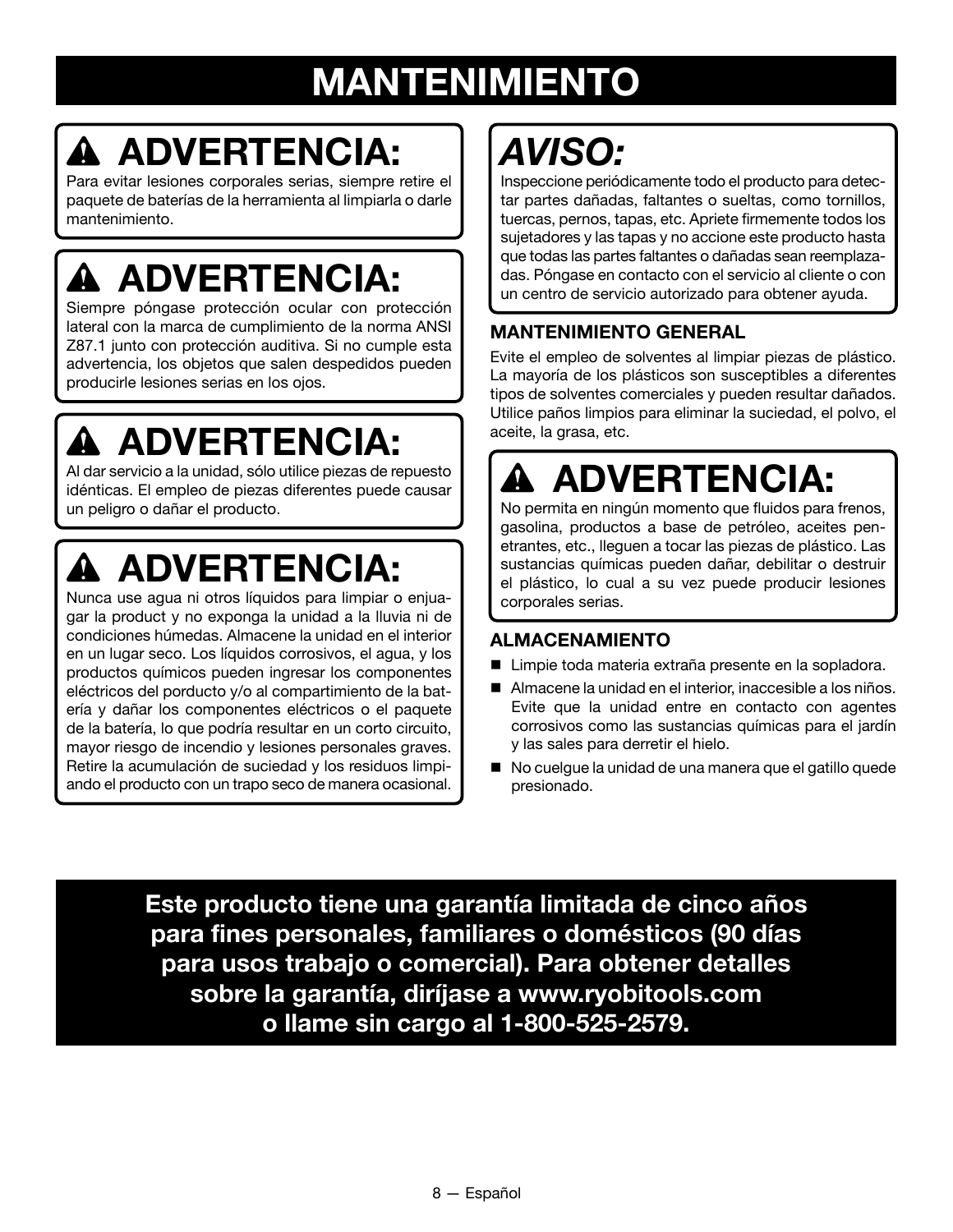# **NOTES / NOTAS**